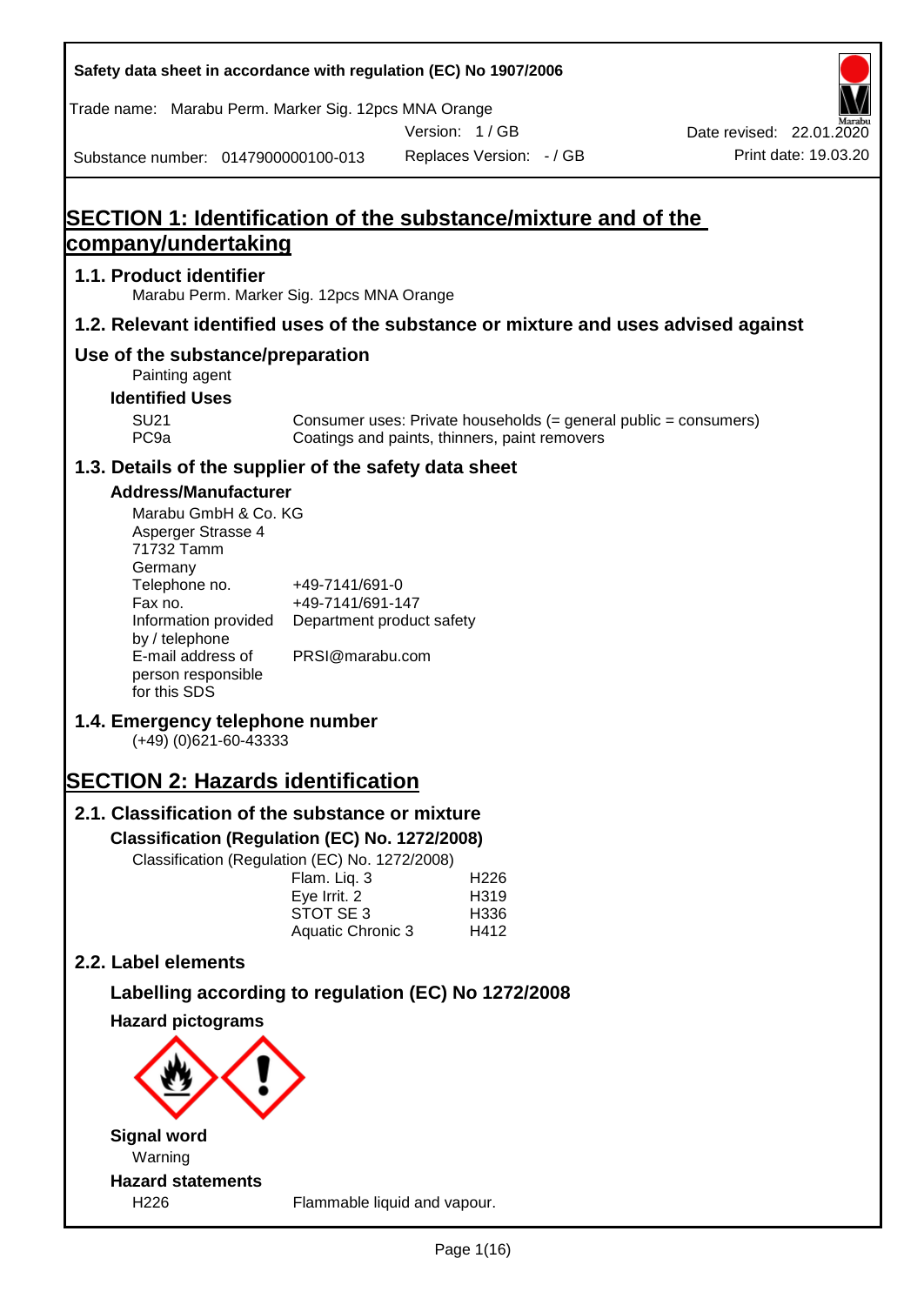| Safety data sheet in accordance with regulation (EC) No 1907/2006               |                                                       |      |                  |                          |      |                                                                                  |
|---------------------------------------------------------------------------------|-------------------------------------------------------|------|------------------|--------------------------|------|----------------------------------------------------------------------------------|
| Trade name: Marabu Perm. Marker Sig. 12pcs MNA Orange                           |                                                       |      | Version: 1/GB    |                          |      |                                                                                  |
| Substance number: 0147900000100-013                                             |                                                       |      |                  | Replaces Version: - / GB |      | Date revised: 22.01.2020<br>Print date: 19.03.20                                 |
|                                                                                 |                                                       |      |                  |                          |      |                                                                                  |
| H319                                                                            | Causes serious eye irritation.                        |      |                  |                          |      |                                                                                  |
| H336                                                                            | May cause drowsiness or dizziness.                    |      |                  |                          |      |                                                                                  |
| H412                                                                            | Harmful to aquatic life with long lasting effects.    |      |                  |                          |      |                                                                                  |
| <b>Precautionary statements</b>                                                 |                                                       |      |                  |                          |      |                                                                                  |
| P <sub>101</sub>                                                                |                                                       |      |                  |                          |      | If medical advice is needed, have product container or label at hand.            |
| P <sub>102</sub>                                                                | Keep out of reach of children.                        |      |                  |                          |      |                                                                                  |
| P210                                                                            | sources. No smoking.                                  |      |                  |                          |      | Keep away from heat, hot surfaces, sparks, open flames and other ignition        |
| P264.1                                                                          | Wash hands thoroughly after handling.                 |      |                  |                          |      |                                                                                  |
| P271                                                                            | Use only outdoors or in a well-ventilated area.       |      |                  |                          |      |                                                                                  |
| P <sub>280</sub>                                                                |                                                       |      |                  |                          |      | Wear protective gloves / protective clothing / eye protection / face protection. |
| P305+P351+P338                                                                  |                                                       |      |                  |                          |      | IF IN EYES: Rinse cautiously with water for several minutes. Remove contact      |
|                                                                                 | lenses, if present and easy to do. Continue rinsing.  |      |                  |                          |      |                                                                                  |
| P405                                                                            | Store locked up.                                      |      |                  |                          |      |                                                                                  |
| P501.9                                                                          | Dispose of contents / container as problematic waste. |      |                  |                          |      |                                                                                  |
| Hazardous component(s) to be indicated on label (Regulation (EC) No. 1272/2008) |                                                       |      |                  |                          |      |                                                                                  |
| contains                                                                        | 1-Methoxy-2-propanol                                  |      |                  |                          |      |                                                                                  |
| 2.3. Other hazards<br>No special hazards have to be mentioned.                  |                                                       |      |                  |                          |      |                                                                                  |
|                                                                                 |                                                       |      |                  |                          |      |                                                                                  |
| <b>SECTION 3: Composition/information on ingredients</b>                        |                                                       |      |                  |                          |      |                                                                                  |
| 3.2. Mixtures                                                                   |                                                       |      |                  |                          |      |                                                                                  |
| <b>Hazardous ingredients</b>                                                    |                                                       |      |                  |                          |      |                                                                                  |
| <b>Ethanol</b>                                                                  |                                                       |      |                  |                          |      |                                                                                  |
| CAS No.                                                                         | 64-17-5                                               |      |                  |                          |      |                                                                                  |
| EINECS no.                                                                      | 200-578-6<br>01-2119457610-43                         |      |                  |                          |      |                                                                                  |
| Registration no.<br>Concentration                                               | $>= 25$                                               |      | $\prec$          | 50                       | %    |                                                                                  |
|                                                                                 |                                                       |      |                  |                          |      |                                                                                  |
| Classification (Regulation (EC) No. 1272/2008)                                  |                                                       |      |                  |                          |      |                                                                                  |
|                                                                                 | Flam. Liq. 2                                          |      | H <sub>225</sub> |                          |      |                                                                                  |
|                                                                                 | Eye Irrit. 2                                          |      | H319             |                          |      |                                                                                  |
| Concentration limits (Regulation (EC) No. 1272/2008)                            |                                                       |      |                  |                          |      |                                                                                  |
|                                                                                 | Eye Irrit. 2                                          | H319 |                  | $>= 50 \%$               |      |                                                                                  |
| 1-Methoxy-2-propanol<br>CAS No.                                                 | 107-98-2                                              |      |                  |                          |      |                                                                                  |
| EINECS no.                                                                      | 203-539-1                                             |      |                  |                          |      |                                                                                  |
| Registration no.                                                                | 01-2119457435-35                                      |      |                  |                          |      |                                                                                  |
| Concentration                                                                   | $=$                                                   | 25   | $\lt$            | 50                       | $\%$ |                                                                                  |
|                                                                                 |                                                       |      |                  |                          |      |                                                                                  |
| Classification (Regulation (EC) No. 1272/2008)                                  |                                                       |      |                  |                          |      |                                                                                  |
|                                                                                 | STOT SE 3                                             |      | H336             |                          |      |                                                                                  |
|                                                                                 | Flam. Liq. 3                                          |      | H226             |                          |      |                                                                                  |
|                                                                                 |                                                       |      |                  |                          |      |                                                                                  |
| <b>Benzyl alcohol</b>                                                           |                                                       |      |                  |                          |      |                                                                                  |
| CAS No.<br>EINECS no.                                                           | 100-51-6<br>202-859-9                                 |      |                  |                          |      |                                                                                  |
| Registration no.                                                                | 01-2119492630-38                                      |      |                  |                          |      |                                                                                  |
| Concentration                                                                   | $=$                                                   | 1    | $\prec$          | 10                       | %    |                                                                                  |
|                                                                                 |                                                       |      |                  |                          |      |                                                                                  |
| Classification (Regulation (EC) No. 1272/2008)                                  |                                                       |      |                  |                          |      |                                                                                  |
|                                                                                 | Acute Tox. 4                                          |      | H332             |                          |      |                                                                                  |
|                                                                                 |                                                       |      |                  |                          |      |                                                                                  |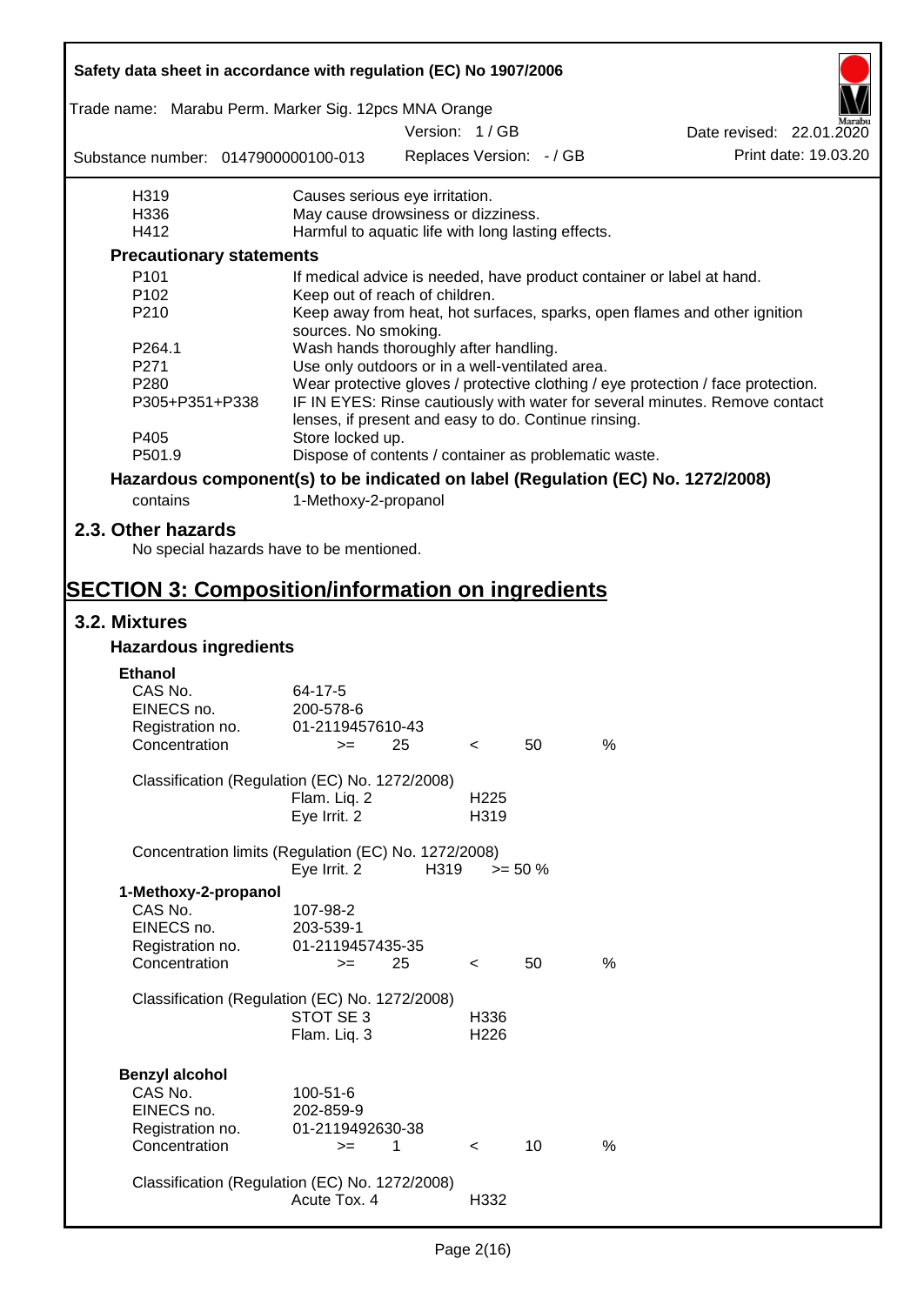|               | Safety data sheet in accordance with regulation (EC) No 1907/2006       |               |                          |    |      |                          |                      |
|---------------|-------------------------------------------------------------------------|---------------|--------------------------|----|------|--------------------------|----------------------|
|               | Trade name: Marabu Perm. Marker Sig. 12pcs MNA Orange                   |               |                          |    |      |                          | Marabu               |
|               |                                                                         | Version: 1/GB |                          |    |      | Date revised: 22.01.2020 |                      |
|               | Substance number: 0147900000100-013                                     |               | Replaces Version: - / GB |    |      |                          | Print date: 19.03.20 |
|               | Acute Tox. 4                                                            |               | H302                     |    |      |                          |                      |
|               | Eye Irrit. 2                                                            |               | H <sub>3</sub> 19        |    |      |                          |                      |
|               | 3',6'-bis(diethylamino)spiro[isobenzofuran-1(3H),9'-[9H]xanthene]-3-one |               |                          |    |      |                          |                      |
| CAS No.       | 509-34-2                                                                |               |                          |    |      |                          |                      |
| EINECS no.    | 208-096-8                                                               |               |                          |    |      |                          |                      |
| Concentration | $>=$                                                                    | 2,5           | $\lt$                    | 10 | $\%$ |                          |                      |
|               | Classification (Regulation (EC) No. 1272/2008)                          |               |                          |    |      |                          |                      |
|               | Acute Tox. 4                                                            |               | H <sub>302</sub>         |    |      |                          |                      |
|               | Eye Irrit. 2                                                            |               | H <sub>3</sub> 19        |    |      |                          |                      |
|               | Aquatic Chronic 2                                                       |               | H411                     |    |      |                          |                      |

# **SECTION 4: First aid measures**

### **4.1. Description of first aid measures**

#### **General information**

In all cases of doubt, or when symptoms persist, seek medical attention. Never give anything by mouth to an unconscious person. If unconscious place in recovery position and seek medical advice.

#### **After inhalation**

Remove to fresh air, keep patient warm and at rest. If breathing is irregular or stopped, administer artificial respiration.

#### **After skin contact**

Remove contaminated clothing. Wash skin thoroughly with soap and water or use recognised skin cleanser. Do NOT use solvents or thinners.

#### **After eye contact**

Remove contact lenses, irrigate copiously with clean, fresh water, holding the eyelids apart for at least 10 minutes and seek immediate medical advice.

#### **After ingestion**

If accidentally swallowed rinse the mouth with plenty of water (only if the person is conscious) and obtain immediate medical attention. Keep at rest. Do NOT induce vomiting.

### **4.2. Most important symptoms and effects, both acute and delayed**

Until now no symptoms known so far.

### **4.3. Indication of any immediate medical attention and special treatment needed**

### **Hints for the physician / treatment**

Treat symptomatically

# **SECTION 5: Firefighting measures**

### **5.1. Extinguishing media**

### **Suitable extinguishing media**

Recommended: alcohol resistant foam, CO2, powders, water spray/mist, Not be used for safety reasons: water *iet* 

### **5.2. Special hazards arising from the substance or mixture**

In the event of fire the following can be released: Carbon monoxide (CO); Carbon dioxide (CO2); dense black smoke; Nitrogen oxides (NOx); Sulphur oxides; Hydrogen chloride (HCl)

### **5.3. Advice for firefighters**

### **Special protective equipment for fire-fighting**

Cool closed containers exposed to fire with water. Do not allow run-off from fire fighting to enter drains or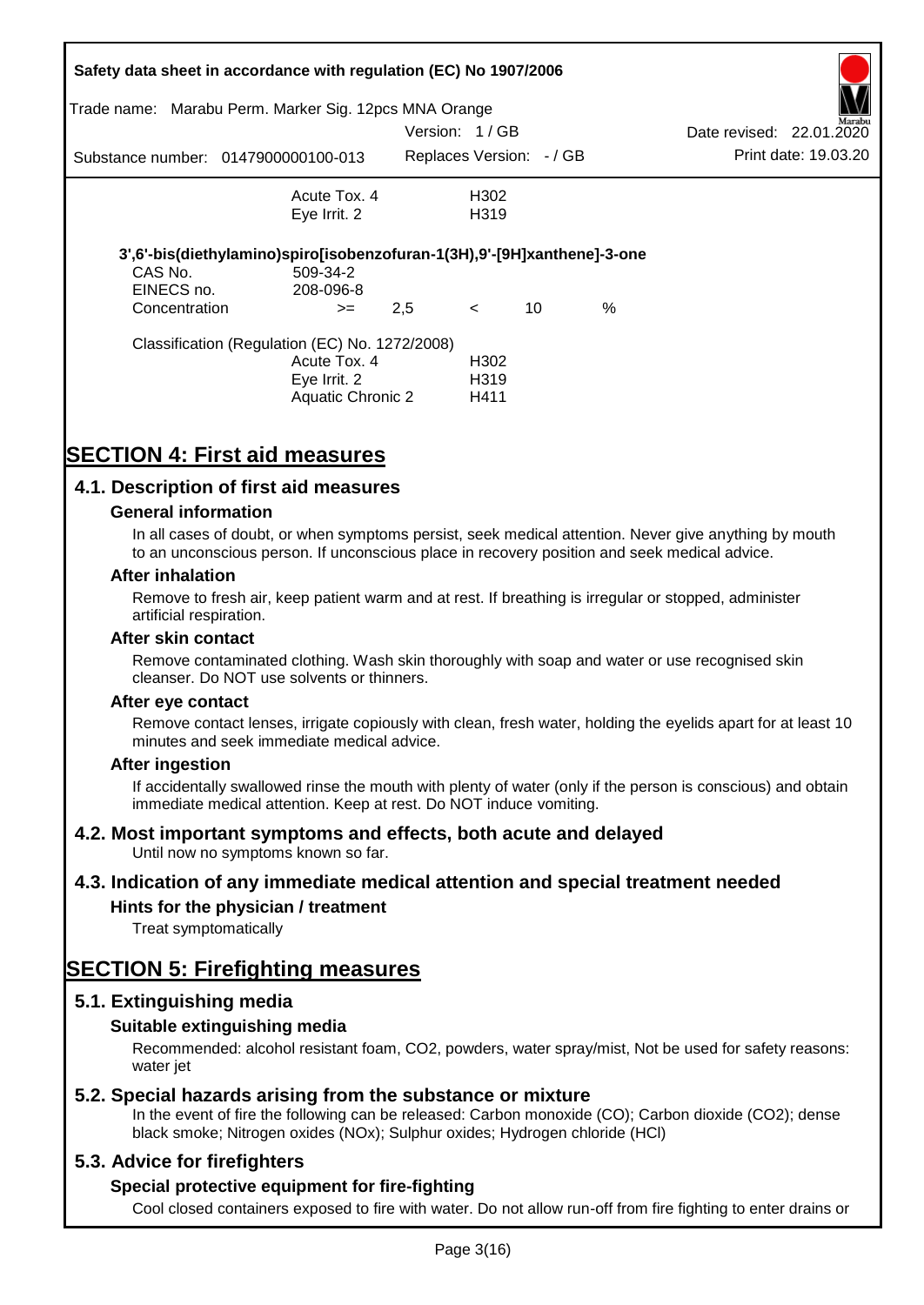#### **Safety data sheet in accordance with regulation (EC) No 1907/2006**

Trade name: Marabu Perm. Marker Sig. 12pcs MNA Orange

Version: 1 / GB

Date revised: 22.01.

Substance number: 0147900000100-013

Replaces Version: - / GB Print date: 19.03.20

water courses.

# **SECTION 6: Accidental release measures**

#### **6.1. Personal precautions, protective equipment and emergency procedures**

Exclude sources of ignition and ventilate the area. Avoid breathing vapours. Refer to protective measures listed in Sections 7 and 8.

### **6.2. Environmental precautions**

Do not allow to enter drains or waterways. If the product contaminates lakes, rivers or sewage, inform appropriate authorities in accordance with local regulations.

#### **6.3. Methods and material for containment and cleaning up**

Contain and collect spillage with non-combustible absorbent materials, e.g. sand, earth, vermiculite, diatomaceous earth and place in container for disposal according to local regulations (see section 13). Clean preferably with a detergent - avoid use of solvents.

#### **6.4. Reference to other sections**

Information regarding Safe handling, see Section 7. Information regarding personal protective measures, see Section 8. Information regarding waste disposal, see Section 13.

# **SECTION 7: Handling and storage**

### **7.1. Precautions for safe handling**

#### **Advice on safe handling**

Prevent the creation of flammable or explosive concentrations of vapour in air and avoid vapour concentration higher than the occupational exposure limits. In addition, the product should only be used in areas from which all naked lights and other sources of ignition have been excluded. Electrical equipment should be protected to the appropriate standard. Mixture may charge electrostatically: always use earthing leads when transferring from one container to another. Operators should wear anti-static footwear and clothing and floors should be of the conducting type. Isolate from sources of heat, sparks and open flame. No sparking tools should be used. Avoid skin and eye contact. Avoid the inhalation of particulates and spray mist arising from the application of this mixture. Smoking, eating and drinking shall be prohibited in application area. For personal protection see Section 8. Never use pressure to empty: container is not a pressure vessel. Always keep in containers of same material as the original one. Comply with the health and safety at work laws. Do not allow to enter drains or water courses.

#### **Advice on protection against fire and explosion**

Vapours are heavier than air and may spread along floors. Vapours may form explosive mixtures with air.

#### **Classification of fires / temperature class / Ignition group / Dust explosion class**

| Classification of fires | B (Combustible liquid substances) |
|-------------------------|-----------------------------------|
| Temperature class       | T3                                |

### **7.2. Conditions for safe storage, including any incompatibilities**

#### **Requirements for storage rooms and vessels**

Electrical installations/working materials must comply with the local applied technological safety standards. Storage rooms in which filling operations take place must have a conducting floor. Store in accordance with national regulation

#### **Hints on storage assembly**

Store away from oxidising agents, from strongly alkaline and strongly acid materials.

#### **Further information on storage conditions**

Observe label precautions. Store between 15 and 30 °C in a dry, well ventilated place away from sources of heat and direct sunlight. Keep container tightly closed. Keep away from sources of ignition. No smoking. Prevent unauthorised access. Containers which are opened must be carefully resealed and kept upright to prevent leakage.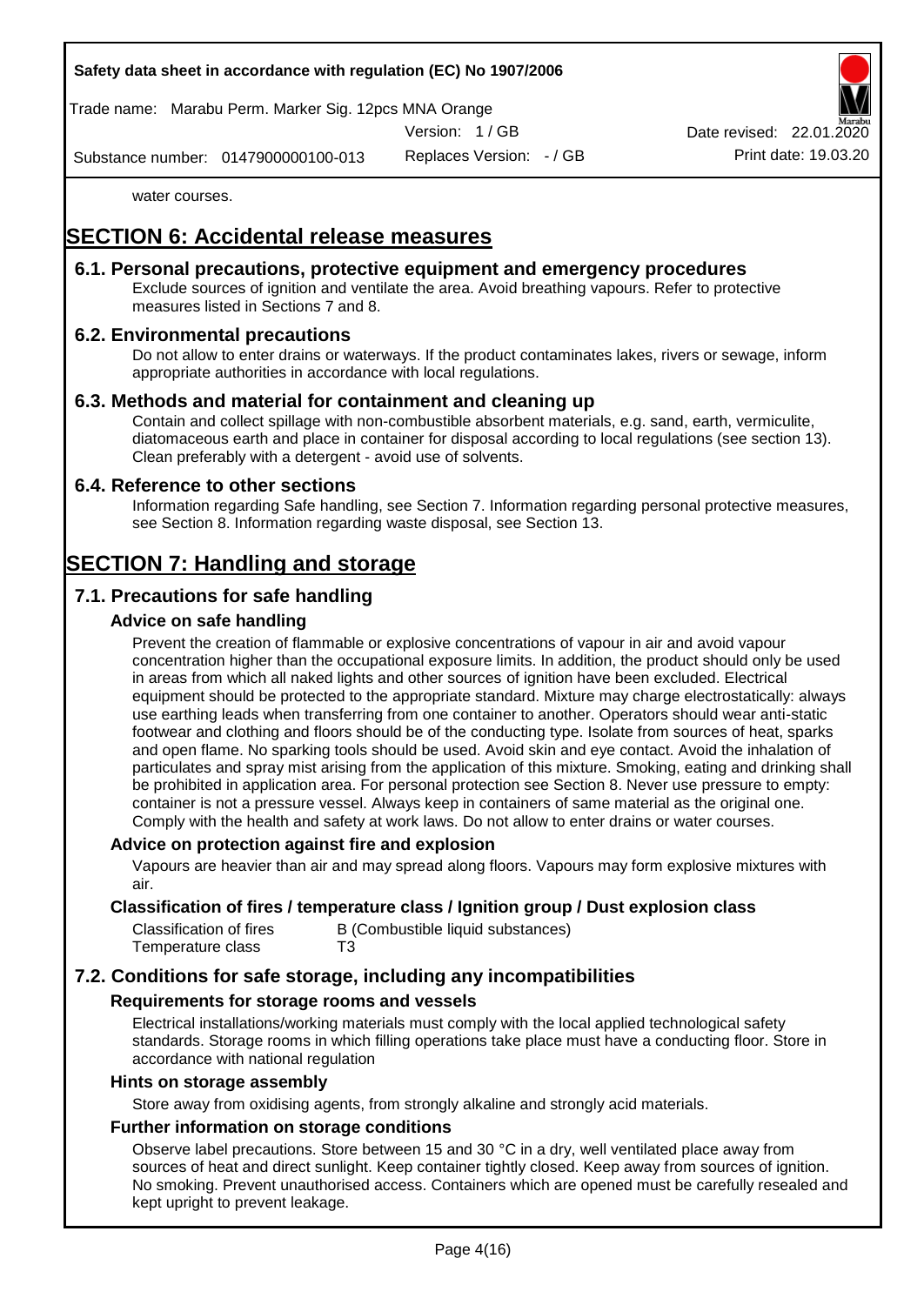| Safety data sheet in accordance with regulation (EC) No 1907/2006                                      |             |                                |      |                   |                          |
|--------------------------------------------------------------------------------------------------------|-------------|--------------------------------|------|-------------------|--------------------------|
| Trade name: Marabu Perm. Marker Sig. 12pcs MNA Orange                                                  |             | Version: 1/GB                  |      |                   | Date revised: 22.01.2020 |
| Substance number: 0147900000100-013                                                                    |             | Replaces Version: - / GB       |      |                   | Print date: 19.03.20     |
| 7.3. Specific end use(s)<br>Painting agent<br><u> SECTION 8: Exposure controls/personal protection</u> |             |                                |      |                   |                          |
| 8.1. Control parameters                                                                                |             |                                |      |                   |                          |
| <b>Exposure limit values</b>                                                                           |             |                                |      |                   |                          |
| <b>Ethanol</b>                                                                                         |             |                                |      |                   |                          |
| List                                                                                                   | EH40        |                                |      |                   |                          |
| <b>Type</b>                                                                                            | <b>WEL</b>  |                                |      |                   |                          |
| Value                                                                                                  | 1920        | mg/m <sup>3</sup>              | 1000 | ppm(V)            |                          |
| <b>Status: 2011</b>                                                                                    |             |                                |      |                   |                          |
| 1-Methoxy-2-propanol                                                                                   |             |                                |      |                   |                          |
| List                                                                                                   | <b>EH40</b> |                                |      |                   |                          |
| <b>Type</b>                                                                                            | <b>WEL</b>  |                                |      |                   |                          |
| Value                                                                                                  | 375         | mg/m <sup>3</sup>              | 100  | ppm(V)            |                          |
| Short term exposure limit<br>Skin resorption / sensibilisation: Sk;                                    | 560         | mg/m <sup>3</sup>              | 150  | ppm(V)            |                          |
|                                                                                                        |             | <b>Status: 2011</b>            |      |                   |                          |
| <b>Derived No/Minimal Effect Levels (DNEL/DMEL)</b>                                                    |             |                                |      |                   |                          |
| <b>Ethanol</b>                                                                                         |             |                                |      |                   |                          |
| Type of value                                                                                          |             | Derived No Effect Level (DNEL) |      |                   |                          |
| Reference group                                                                                        | Worker      |                                |      |                   |                          |
| Duration of exposure<br>Route of exposure                                                              | Long term   |                                |      |                   |                          |
| Mode of action                                                                                         | inhalative  | Systemic effects               |      |                   |                          |
| Concentration                                                                                          |             | 950                            |      | mg/m <sup>3</sup> |                          |
|                                                                                                        |             |                                |      |                   |                          |
| Type of value                                                                                          |             | Derived No Effect Level (DNEL) |      |                   |                          |
| Reference group                                                                                        | Worker      |                                |      |                   |                          |
| Duration of exposure                                                                                   | Short term  |                                |      |                   |                          |
| Route of exposure                                                                                      | inhalative  |                                |      |                   |                          |
| Mode of action                                                                                         |             | Local effects                  |      |                   |                          |
| Concentration                                                                                          |             | 1900                           |      | mg/m <sup>3</sup> |                          |
|                                                                                                        |             |                                |      |                   |                          |
| Type of value<br>Reference group                                                                       | Worker      | Derived No Effect Level (DNEL) |      |                   |                          |
| Duration of exposure                                                                                   | Long term   |                                |      |                   |                          |
| Route of exposure                                                                                      | dermal      |                                |      |                   |                          |
| Mode of action                                                                                         |             | Systemic effects               |      |                   |                          |
| Concentration                                                                                          |             | 343                            |      | mg/kg/d           |                          |
|                                                                                                        |             |                                |      |                   |                          |
| Type of value                                                                                          |             | Derived No Effect Level (DNEL) |      |                   |                          |
| Reference group                                                                                        | Consumer    |                                |      |                   |                          |
| Duration of exposure                                                                                   | Long term   |                                |      |                   |                          |
| Route of exposure                                                                                      | inhalative  |                                |      |                   |                          |
| Mode of action                                                                                         |             | Systemic effects               |      |                   |                          |
| Concentration                                                                                          |             | 114                            |      | mg/m <sup>3</sup> |                          |
| Type of value                                                                                          |             | Derived No Effect Level (DNEL) |      |                   |                          |
| Reference group                                                                                        | Consumer    |                                |      |                   |                          |
| Duration of exposure                                                                                   | Short term  |                                |      |                   |                          |
| Route of exposure                                                                                      | inhalative  |                                |      |                   |                          |
| Mode of action                                                                                         |             | Local effects                  |      |                   |                          |
| Concentration                                                                                          |             | 950                            |      | mg/m <sup>3</sup> |                          |
|                                                                                                        |             |                                |      |                   |                          |

Ī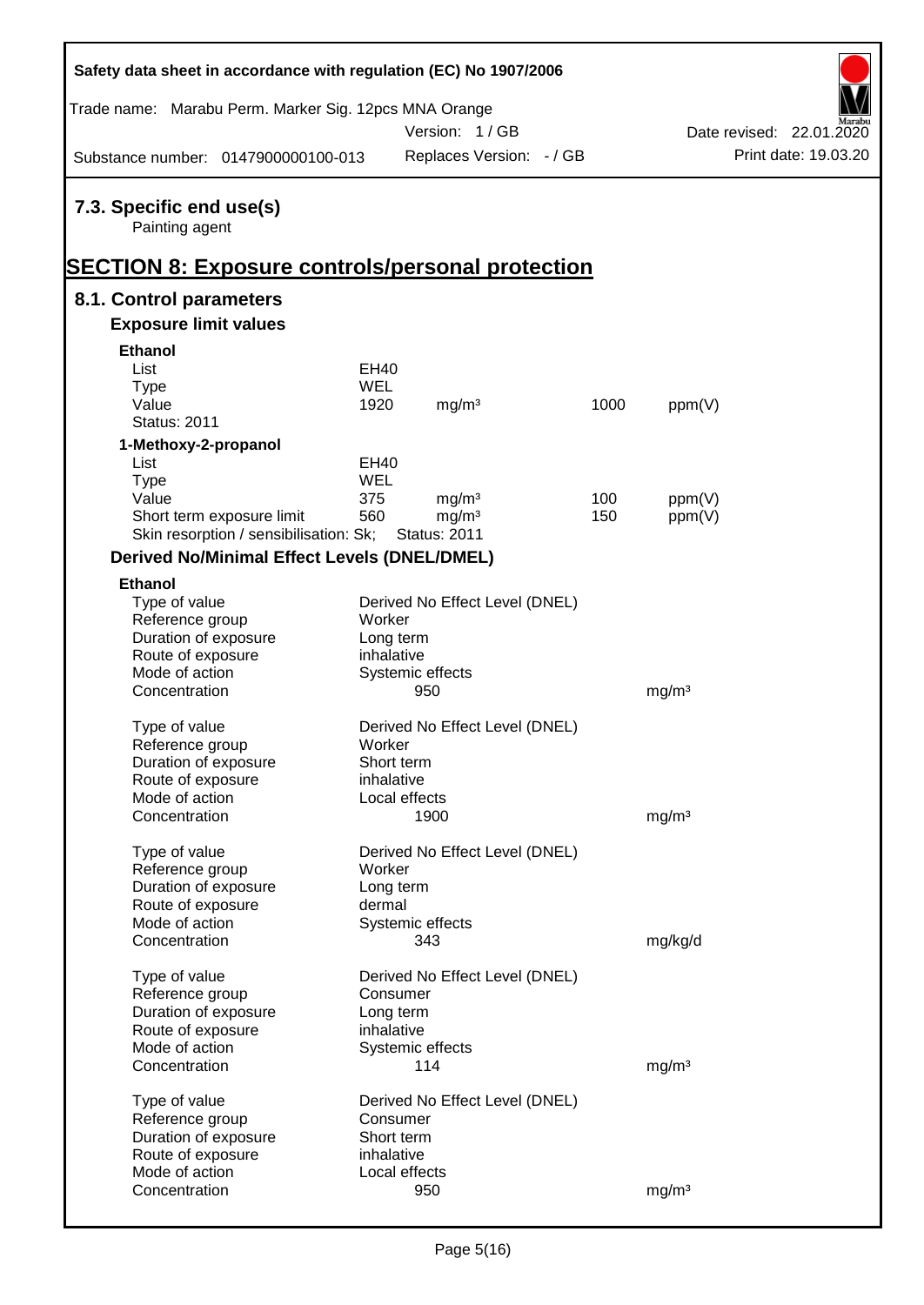| Safety data sheet in accordance with regulation (EC) No 1907/2006 |                                        |                          |
|-------------------------------------------------------------------|----------------------------------------|--------------------------|
| Trade name: Marabu Perm. Marker Sig. 12pcs MNA Orange             |                                        |                          |
|                                                                   | Version: 1/GB                          | Date revised: 22.01.2020 |
| Substance number: 0147900000100-013                               | Replaces Version: - / GB               | Print date: 19.03.20     |
| Type of value                                                     | Derived No Effect Level (DNEL)         |                          |
| Reference group                                                   | Consumer                               |                          |
| Duration of exposure                                              | Long term                              |                          |
| Route of exposure                                                 | dermal                                 |                          |
| Mode of action                                                    | Systemic effects                       |                          |
| Concentration                                                     | 206                                    | mg/kg/d                  |
| Type of value                                                     | Derived No Effect Level (DNEL)         |                          |
| Reference group                                                   | Consumer                               |                          |
| Duration of exposure                                              | Long term                              |                          |
| Route of exposure                                                 | oral                                   |                          |
| Mode of action                                                    | Systemic effects                       |                          |
| Concentration                                                     | 87                                     | mg/kg/d                  |
| 1-Methoxy-2-propanol                                              |                                        |                          |
| Type of value                                                     | Derived No Effect Level (DNEL)         |                          |
| Reference group                                                   | Worker                                 |                          |
| Duration of exposure                                              | Acute                                  |                          |
| Route of exposure                                                 | inhalative                             |                          |
| Mode of action                                                    | Local effects                          |                          |
| Concentration                                                     | 553,5                                  | mg/m <sup>3</sup>        |
| Type of value                                                     | Derived No Effect Level (DNEL)         |                          |
| Reference group                                                   | Worker                                 |                          |
| Duration of exposure                                              | Long term                              |                          |
| Route of exposure                                                 | dermal                                 |                          |
| Mode of action                                                    | Systemic effects                       |                          |
| Concentration                                                     | 50,6                                   | mg/person/               |
|                                                                   |                                        | d                        |
| Type of value                                                     | Derived No Effect Level (DNEL)         |                          |
| Reference group                                                   | Worker                                 |                          |
| Duration of exposure                                              | Long term                              |                          |
| Route of exposure                                                 | inhalative                             |                          |
| Mode of action                                                    | Systemic effects                       |                          |
| Concentration                                                     | 369                                    | mg/m <sup>3</sup>        |
|                                                                   |                                        |                          |
| Type of value<br>Reference group                                  | Derived No Effect Level (DNEL)         |                          |
| Duration of exposure                                              | <b>General Population</b><br>Long term |                          |
| Route of exposure                                                 | dermal                                 |                          |
| Mode of action                                                    | Systemic effects                       |                          |
| Concentration                                                     | 18,1                                   | mg/kg                    |
|                                                                   |                                        |                          |
| Type of value                                                     | Derived No Effect Level (DNEL)         |                          |
| Reference group                                                   | <b>General Population</b>              |                          |
| Duration of exposure                                              | Long term                              |                          |
| Route of exposure<br>Mode of action                               | inhalative<br>Systemic effects         |                          |
| Concentration                                                     | 43,9                                   | mg/m <sup>3</sup>        |
|                                                                   |                                        |                          |
| Type of value                                                     | Derived No Effect Level (DNEL)         |                          |
| Reference group                                                   | <b>General Population</b>              |                          |
| Duration of exposure                                              | Long term                              |                          |
| Route of exposure                                                 | oral                                   |                          |
| Mode of action                                                    | Systemic effects                       |                          |
| Concentration                                                     | 3,3                                    | mg/kg/d                  |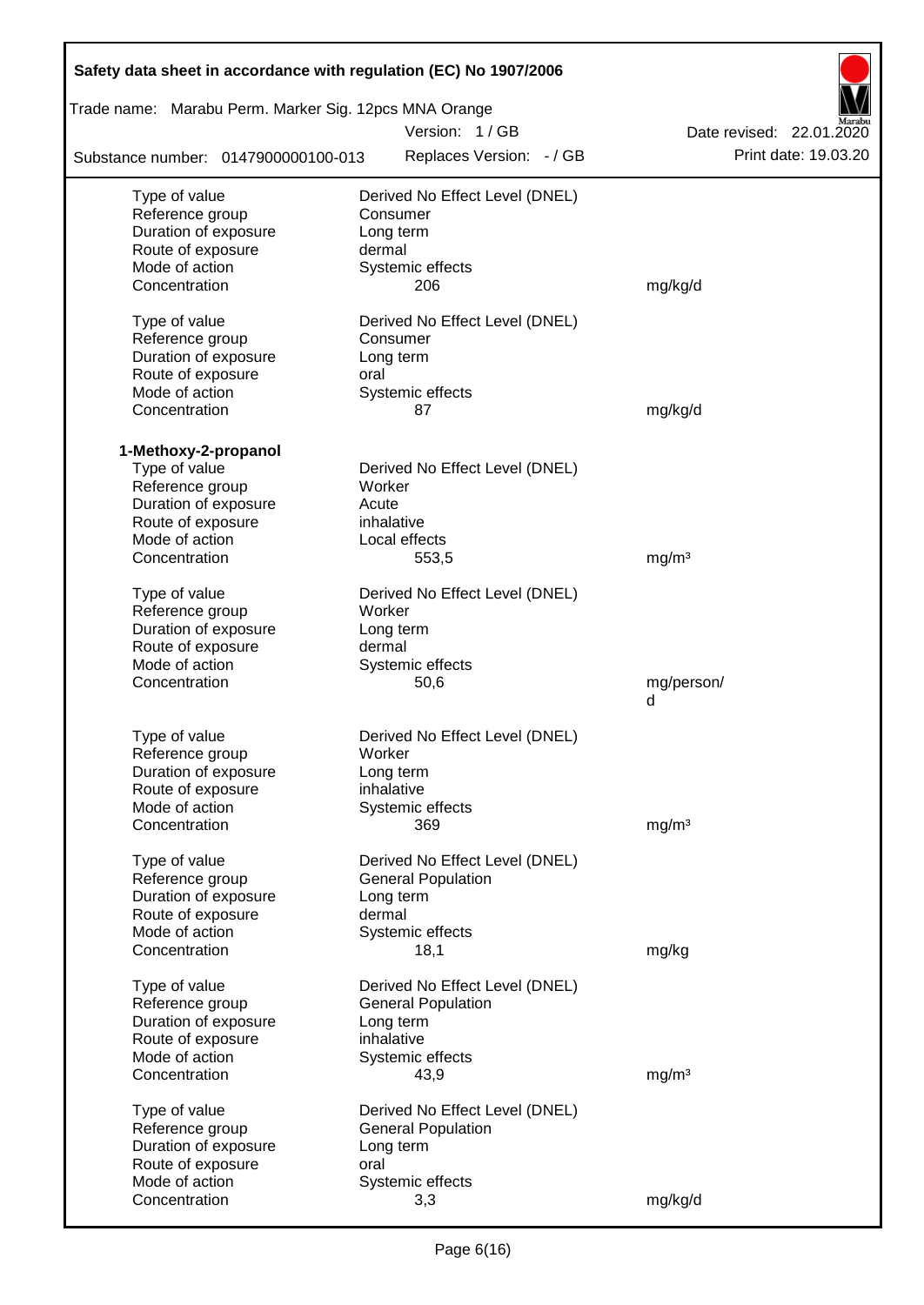| Safety data sheet in accordance with regulation (EC) No 1907/2006 |  |  |  |
|-------------------------------------------------------------------|--|--|--|
|-------------------------------------------------------------------|--|--|--|

| Trade name: Marabu Perm. Marker Sig. 12pcs MNA Orange |  |  |
|-------------------------------------------------------|--|--|
|                                                       |  |  |

Version: 1 / GB

Replaces Version: - / GB Print date: 19.03.20 Date revised: 22.01.2020

Substance number: 0147900000100-013

| <b>Benzyl alcohol</b> |                                |                   |
|-----------------------|--------------------------------|-------------------|
| Type of value         | Derived No Effect Level (DNEL) |                   |
| Reference group       | Worker                         |                   |
| Duration of exposure  | Long term                      |                   |
| Route of exposure     | inhalative                     |                   |
| Mode of action        | Systemic effects               |                   |
| Concentration         | 22                             | mg/m <sup>3</sup> |
|                       |                                |                   |
| Type of value         | Derived No Effect Level (DNEL) |                   |
| Reference group       | Worker                         |                   |
| Duration of exposure  | Short term                     |                   |
|                       |                                |                   |
| Route of exposure     | inhalative                     |                   |
| Mode of action        | Systemic effects               |                   |
| Concentration         | 110                            | mg/m <sup>3</sup> |
|                       |                                |                   |
| Type of value         | Derived No Effect Level (DNEL) |                   |
| Reference group       | Worker                         |                   |
| Duration of exposure  | Long term                      |                   |
| Route of exposure     | dermal                         |                   |
| Mode of action        | Systemic effects               |                   |
| Concentration         | 8                              | mg/kg/d           |
|                       |                                |                   |
| Type of value         | Derived No Effect Level (DNEL) |                   |
| Reference group       | Worker                         |                   |
| Duration of exposure  | Short term                     |                   |
| Route of exposure     | dermal                         |                   |
| Mode of action        | Systemic effects               |                   |
| Concentration         | 40                             | mg/kg/d           |
|                       |                                |                   |
| Type of value         | Derived No Effect Level (DNEL) |                   |
| Reference group       | Consumer                       |                   |
| Duration of exposure  | Long term                      |                   |
| Route of exposure     | inhalative                     |                   |
| Mode of action        | Systemic effects               |                   |
| Concentration         | 5,4                            | mg/m <sup>3</sup> |
|                       |                                |                   |
| Type of value         | Derived No Effect Level (DNEL) |                   |
| Reference group       | Consumer                       |                   |
| Duration of exposure  | Short term                     |                   |
| Route of exposure     | inhalative                     |                   |
| Mode of action        |                                |                   |
| Concentration         | Systemic effects               |                   |
|                       | 27                             | mg/m <sup>3</sup> |
| Type of value         | Derived No Effect Level (DNEL) |                   |
|                       |                                |                   |
| Reference group       | Consumer                       |                   |
| Duration of exposure  | Long term                      |                   |
| Route of exposure     | dermal                         |                   |
| Mode of action        | Systemic effects               |                   |
| Concentration         | 4                              | mg/kg/d           |
|                       |                                |                   |
| Type of value         | Derived No Effect Level (DNEL) |                   |
| Reference group       | Consumer                       |                   |
| Duration of exposure  | Short term                     |                   |
| Route of exposure     | dermal                         |                   |
| Mode of action        | Systemic effects               |                   |
| Concentration         | 20                             | mg/kg/d           |
|                       |                                |                   |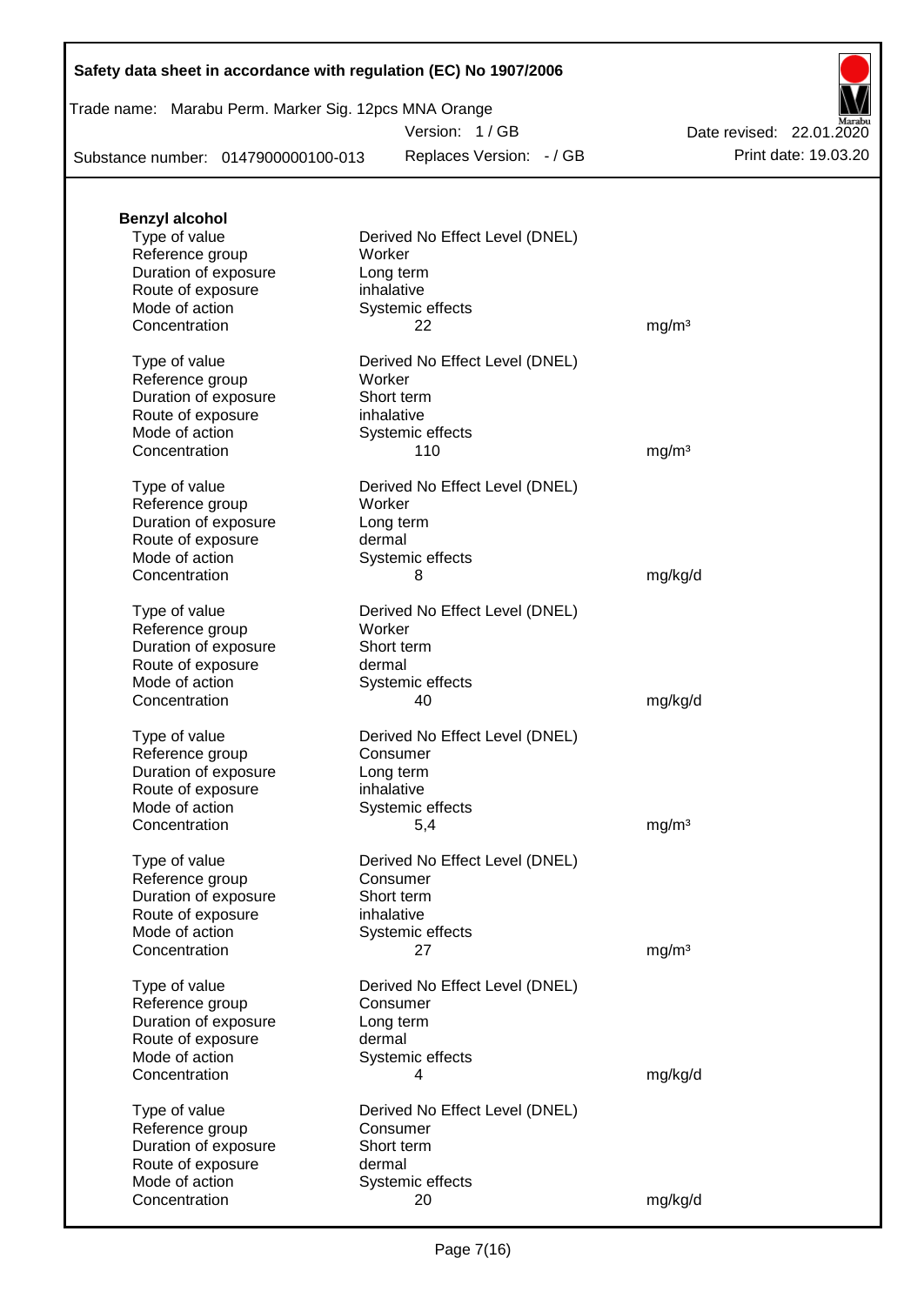| Safety data sheet in accordance with regulation (EC) No 1907/2006 |             |                                            |                          |  |  |  |
|-------------------------------------------------------------------|-------------|--------------------------------------------|--------------------------|--|--|--|
| Trade name: Marabu Perm. Marker Sig. 12pcs MNA Orange             |             |                                            |                          |  |  |  |
|                                                                   |             | Version: 1/GB                              | Date revised: 22.01.2020 |  |  |  |
| Substance number: 0147900000100-013                               |             | Replaces Version: - / GB                   | Print date: 19.03.20     |  |  |  |
|                                                                   |             |                                            |                          |  |  |  |
| Type of value<br>Reference group                                  |             | Derived No Effect Level (DNEL)<br>Consumer |                          |  |  |  |
| Duration of exposure                                              |             | Long term                                  |                          |  |  |  |
| Route of exposure                                                 | oral        |                                            |                          |  |  |  |
| Mode of action                                                    |             | Systemic effects                           |                          |  |  |  |
| Concentration                                                     |             | 4                                          | mg/kg/d                  |  |  |  |
| Type of value                                                     |             | Derived No Effect Level (DNEL)             |                          |  |  |  |
| Reference group                                                   |             | Consumer                                   |                          |  |  |  |
| Duration of exposure                                              |             | Short term                                 |                          |  |  |  |
| Route of exposure                                                 | oral        |                                            |                          |  |  |  |
| Mode of action                                                    |             | Systemic effects                           |                          |  |  |  |
| Concentration                                                     |             | 20                                         | mg/kg/d                  |  |  |  |
| <b>Predicted No Effect Concentration (PNEC)</b>                   |             |                                            |                          |  |  |  |
| <b>Ethanol</b>                                                    |             |                                            |                          |  |  |  |
| Type of value                                                     | <b>PNEC</b> |                                            |                          |  |  |  |
| <b>Type</b>                                                       |             | Freshwater                                 |                          |  |  |  |
| Concentration                                                     |             | 0,96                                       | mg/l                     |  |  |  |
| Type of value                                                     | <b>PNEC</b> |                                            |                          |  |  |  |
| <b>Type</b>                                                       |             | Saltwater                                  |                          |  |  |  |
| Concentration                                                     |             | 0,79                                       | mg/l                     |  |  |  |
| Type of value                                                     | <b>PNEC</b> |                                            |                          |  |  |  |
| <b>Type</b>                                                       |             | Water (intermittent release)               |                          |  |  |  |
| Concentration                                                     |             | 2,75                                       | mg/l                     |  |  |  |
| Type of value                                                     | <b>PNEC</b> |                                            |                          |  |  |  |
| Type                                                              |             | Sewage treatment plant (STP)               |                          |  |  |  |
| Concentration                                                     |             | 580                                        | mg/l                     |  |  |  |
| Type of value                                                     | <b>PNEC</b> |                                            |                          |  |  |  |
| <b>Type</b>                                                       |             | Freshwater sediment                        |                          |  |  |  |
| Concentration                                                     |             | 3,6                                        | mg/kg                    |  |  |  |
| Type of value                                                     | <b>PNEC</b> |                                            |                          |  |  |  |
| <b>Type</b>                                                       |             | Marine sediment                            |                          |  |  |  |
| Concentration                                                     |             | 2,9                                        | mg/kg                    |  |  |  |
| Type of value                                                     | <b>PNEC</b> |                                            |                          |  |  |  |
| <b>Type</b>                                                       | Soil        |                                            |                          |  |  |  |
| Concentration                                                     |             | 0,63                                       | mg/kg                    |  |  |  |
| 1-Methoxy-2-propanol                                              |             |                                            |                          |  |  |  |
| Type of value                                                     | <b>PNEC</b> |                                            |                          |  |  |  |
| <b>Type</b>                                                       |             | Freshwater                                 |                          |  |  |  |
| Concentration                                                     |             | 10                                         | mg/l                     |  |  |  |
| Type of value                                                     | <b>PNEC</b> |                                            |                          |  |  |  |
| <b>Type</b>                                                       | Water       |                                            |                          |  |  |  |
| Concentration                                                     |             | 41,6                                       | mg/kg                    |  |  |  |
| Type of value                                                     | <b>PNEC</b> |                                            |                          |  |  |  |
| <b>Type</b>                                                       |             | Sediment                                   |                          |  |  |  |
| Concentration                                                     |             | 41,6                                       | mg/kg                    |  |  |  |

Г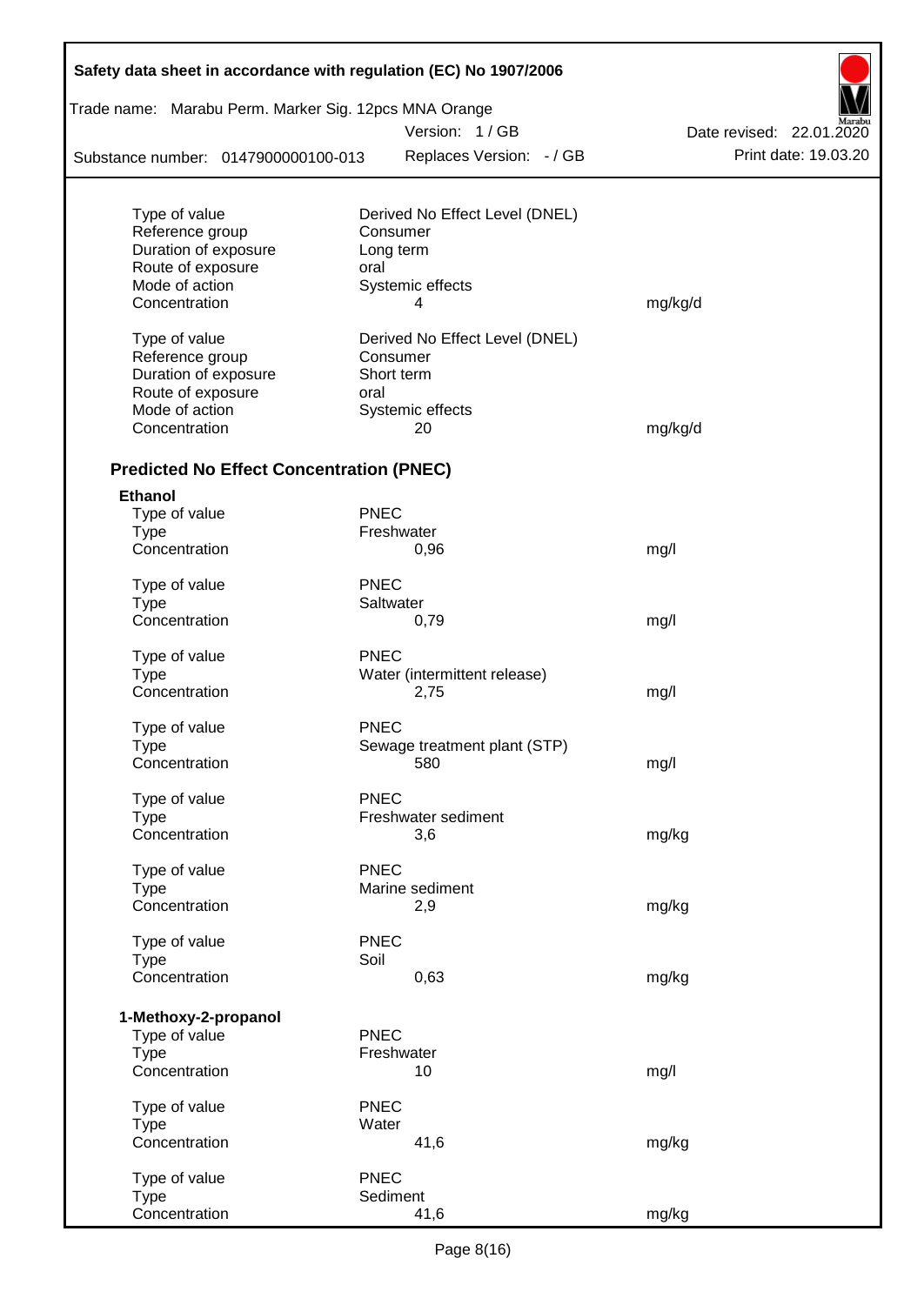| Trade name: Marabu Perm. Marker Sig. 12pcs MNA Orange<br>Substance number: 0147900000100-013 |             | Version: 1/GB<br>Replaces Version: - / GB | Aarabu<br>Date revised: 22.01.2020<br>Print date: 19.03.20 |
|----------------------------------------------------------------------------------------------|-------------|-------------------------------------------|------------------------------------------------------------|
|                                                                                              | <b>PNEC</b> |                                           |                                                            |
| Type of value<br><b>Type</b>                                                                 |             | Marine sediment                           |                                                            |
| Concentration                                                                                |             | 4,17                                      | mg/kg                                                      |
| Type of value                                                                                | <b>PNEC</b> |                                           |                                                            |
| <b>Type</b>                                                                                  | Soil        |                                           |                                                            |
| Concentration                                                                                |             | 2,47                                      | mg/kg                                                      |
| Type of value                                                                                | <b>PNEC</b> |                                           |                                                            |
| <b>Type</b>                                                                                  |             | Sewage treatment plant (STP)              |                                                            |
| Concentration                                                                                |             | 100                                       | mg/l                                                       |
| <b>Benzyl alcohol</b>                                                                        |             |                                           |                                                            |
| Type of value                                                                                | <b>PNEC</b> |                                           |                                                            |
| <b>Type</b>                                                                                  |             | Freshwater                                |                                                            |
| Concentration                                                                                |             | 1                                         | mg/l                                                       |
| Type of value                                                                                | <b>PNEC</b> |                                           |                                                            |
| <b>Type</b>                                                                                  |             | Saltwater                                 |                                                            |
| Concentration                                                                                |             | 0,1                                       | mg/l                                                       |
| Type of value                                                                                | <b>PNEC</b> |                                           |                                                            |
| <b>Type</b>                                                                                  |             | Water (intermittent release)              |                                                            |
| Concentration                                                                                |             | 2,3                                       | mg/l                                                       |
| Type of value                                                                                | <b>PNEC</b> |                                           |                                                            |
| <b>Type</b>                                                                                  |             | Sewage treatment plant (STP)              |                                                            |
| Concentration                                                                                |             | 39                                        | mg/l                                                       |
| Type of value                                                                                | <b>PNEC</b> |                                           |                                                            |
| <b>Type</b>                                                                                  |             | Freshwater sediment                       |                                                            |
| Concentration                                                                                |             | 5,27                                      | mg/kg                                                      |
| Type of value                                                                                | <b>PNEC</b> |                                           |                                                            |
| <b>Type</b>                                                                                  |             | Marine sediment                           |                                                            |
| Concentration                                                                                |             | 0,527                                     | mg/kg                                                      |
| Type of value                                                                                | <b>PNEC</b> |                                           |                                                            |
| <b>Type</b>                                                                                  | Soil        |                                           |                                                            |
| Concentration                                                                                |             | 0,456                                     | mg/kg                                                      |

# **8.2. Exposure controls**

#### **Exposure controls**

Provide adequate ventilation. Where reasonably practicable this should be achieved by the use of local exhaust ventilation and good general extraction. If these are not sufficient to maintain concentrations of particulates and solvent vapour below the OEL, suitable respiratory protection must be worn.

#### **Respiratory protection**

If workers are exposed to concentrations above the exposure limit they must use appropriate, certified respirators. Full mask, filter A

#### **Hand protection**

There is no one glove material or combination of materials that will give unlimited resistance to any individual or combination of chemicals.

For prolonged or repeated handling nitrile rubber gloves with textile undergloves are required. Material thickness  $\rightarrow$  0,5 mm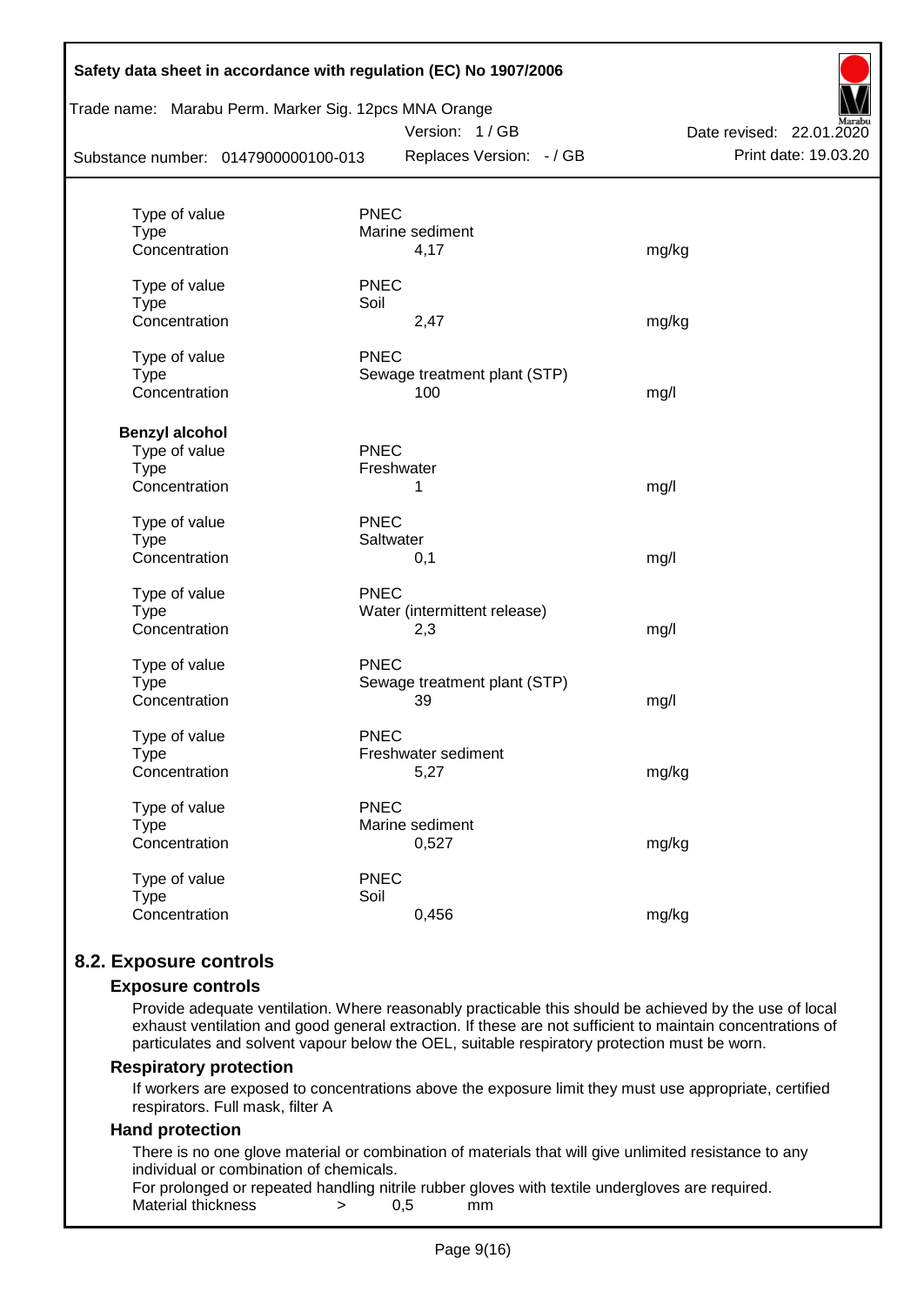| Safety data sheet in accordance with regulation (EC) No 1907/2006                                                                                                                                                                                                                                                                                                                                                                                                                                                                                                                      |                                                 |     |     |                                                                                                                                                                                                                                                                                                                    |
|----------------------------------------------------------------------------------------------------------------------------------------------------------------------------------------------------------------------------------------------------------------------------------------------------------------------------------------------------------------------------------------------------------------------------------------------------------------------------------------------------------------------------------------------------------------------------------------|-------------------------------------------------|-----|-----|--------------------------------------------------------------------------------------------------------------------------------------------------------------------------------------------------------------------------------------------------------------------------------------------------------------------|
| Trade name: Marabu Perm. Marker Sig. 12pcs MNA Orange                                                                                                                                                                                                                                                                                                                                                                                                                                                                                                                                  | Version: 1/GB                                   |     |     | Date revised: 22.01.2020                                                                                                                                                                                                                                                                                           |
| Substance number: 0147900000100-013                                                                                                                                                                                                                                                                                                                                                                                                                                                                                                                                                    | Replaces Version: - / GB                        |     |     | Print date: 19.03.20                                                                                                                                                                                                                                                                                               |
| Breakthrough time<br>$\lt$<br>The breakthrough time must be greater than the end use time of the product.<br>replacement must be followed.<br>Gloves should be replaced regularly and if there is any sign of damage to the glove material.<br>Always ensure that gloves are free from defects and that they are stored and used correctly.<br>maintenance.<br>once exposure has occurred.<br>Eye protection<br>Use safety eyewear designed to protect against splash of liquids.<br><b>Body protection</b><br>Cotton or cotton/synthetic overalls or coveralls are normally suitable. | 30                                              | min |     | The instructions and information provided by the glove manufacturer on use, storage, maintenance and<br>The performance or effectiveness of the glove may be reduced by physical/ chemical damage and poor<br>Barrier creams may help to protect the exposed areas of the skin, they should however not be applied |
| <b>SECTION 9: Physical and chemical properties</b>                                                                                                                                                                                                                                                                                                                                                                                                                                                                                                                                     |                                                 |     |     |                                                                                                                                                                                                                                                                                                                    |
| 9.1. Information on basic physical and chemical properties<br><b>Form</b><br><b>Colour</b><br><b>Odour</b>                                                                                                                                                                                                                                                                                                                                                                                                                                                                             | liquid<br>coloured<br>mild, alcoholic           |     |     |                                                                                                                                                                                                                                                                                                                    |
| <b>Odour threshold</b>                                                                                                                                                                                                                                                                                                                                                                                                                                                                                                                                                                 |                                                 |     |     |                                                                                                                                                                                                                                                                                                                    |
| Remarks<br>pH value                                                                                                                                                                                                                                                                                                                                                                                                                                                                                                                                                                    | No data available                               |     |     |                                                                                                                                                                                                                                                                                                                    |
| Value                                                                                                                                                                                                                                                                                                                                                                                                                                                                                                                                                                                  | 5,5                                             | to  | 7,5 |                                                                                                                                                                                                                                                                                                                    |
| <b>Melting point</b><br>Remarks                                                                                                                                                                                                                                                                                                                                                                                                                                                                                                                                                        | not determined                                  |     |     |                                                                                                                                                                                                                                                                                                                    |
| <b>Freezing point</b><br>Remarks                                                                                                                                                                                                                                                                                                                                                                                                                                                                                                                                                       | not determined                                  |     |     |                                                                                                                                                                                                                                                                                                                    |
| Initial boiling point and boiling range                                                                                                                                                                                                                                                                                                                                                                                                                                                                                                                                                |                                                 |     |     |                                                                                                                                                                                                                                                                                                                    |
| Value                                                                                                                                                                                                                                                                                                                                                                                                                                                                                                                                                                                  | 80                                              | to  | 90  | $\rm ^{\circ}C$                                                                                                                                                                                                                                                                                                    |
| <b>Flash point</b><br>Value<br>Method                                                                                                                                                                                                                                                                                                                                                                                                                                                                                                                                                  | 35<br>ASTM D 6450 (CCCFP)                       |     |     | °C                                                                                                                                                                                                                                                                                                                 |
| Evaporation rate (ether $= 1$ ) :<br>Remarks                                                                                                                                                                                                                                                                                                                                                                                                                                                                                                                                           | not determined                                  |     |     |                                                                                                                                                                                                                                                                                                                    |
| Flammability (solid, gas)<br>Not applicable                                                                                                                                                                                                                                                                                                                                                                                                                                                                                                                                            |                                                 |     |     |                                                                                                                                                                                                                                                                                                                    |
| Upper/lower flammability or explosive limits                                                                                                                                                                                                                                                                                                                                                                                                                                                                                                                                           |                                                 |     |     |                                                                                                                                                                                                                                                                                                                    |
| Lower explosion limit<br>Upper explosion limit<br>Source                                                                                                                                                                                                                                                                                                                                                                                                                                                                                                                               | 1,5<br>appr.<br>15<br>appr.<br>Literature value |     |     | %(V)<br>$%$ (V)                                                                                                                                                                                                                                                                                                    |
| <b>Vapour density</b>                                                                                                                                                                                                                                                                                                                                                                                                                                                                                                                                                                  |                                                 |     |     |                                                                                                                                                                                                                                                                                                                    |
| Remarks                                                                                                                                                                                                                                                                                                                                                                                                                                                                                                                                                                                | not determined                                  |     |     |                                                                                                                                                                                                                                                                                                                    |
| <b>Density</b>                                                                                                                                                                                                                                                                                                                                                                                                                                                                                                                                                                         |                                                 |     |     |                                                                                                                                                                                                                                                                                                                    |
| Remarks                                                                                                                                                                                                                                                                                                                                                                                                                                                                                                                                                                                | not determined                                  |     |     |                                                                                                                                                                                                                                                                                                                    |
| Solubility in water                                                                                                                                                                                                                                                                                                                                                                                                                                                                                                                                                                    |                                                 |     |     |                                                                                                                                                                                                                                                                                                                    |
| Remarks                                                                                                                                                                                                                                                                                                                                                                                                                                                                                                                                                                                | partially miscible                              |     |     |                                                                                                                                                                                                                                                                                                                    |
| <b>Partition coefficient: n-octanol/water</b>                                                                                                                                                                                                                                                                                                                                                                                                                                                                                                                                          |                                                 |     |     |                                                                                                                                                                                                                                                                                                                    |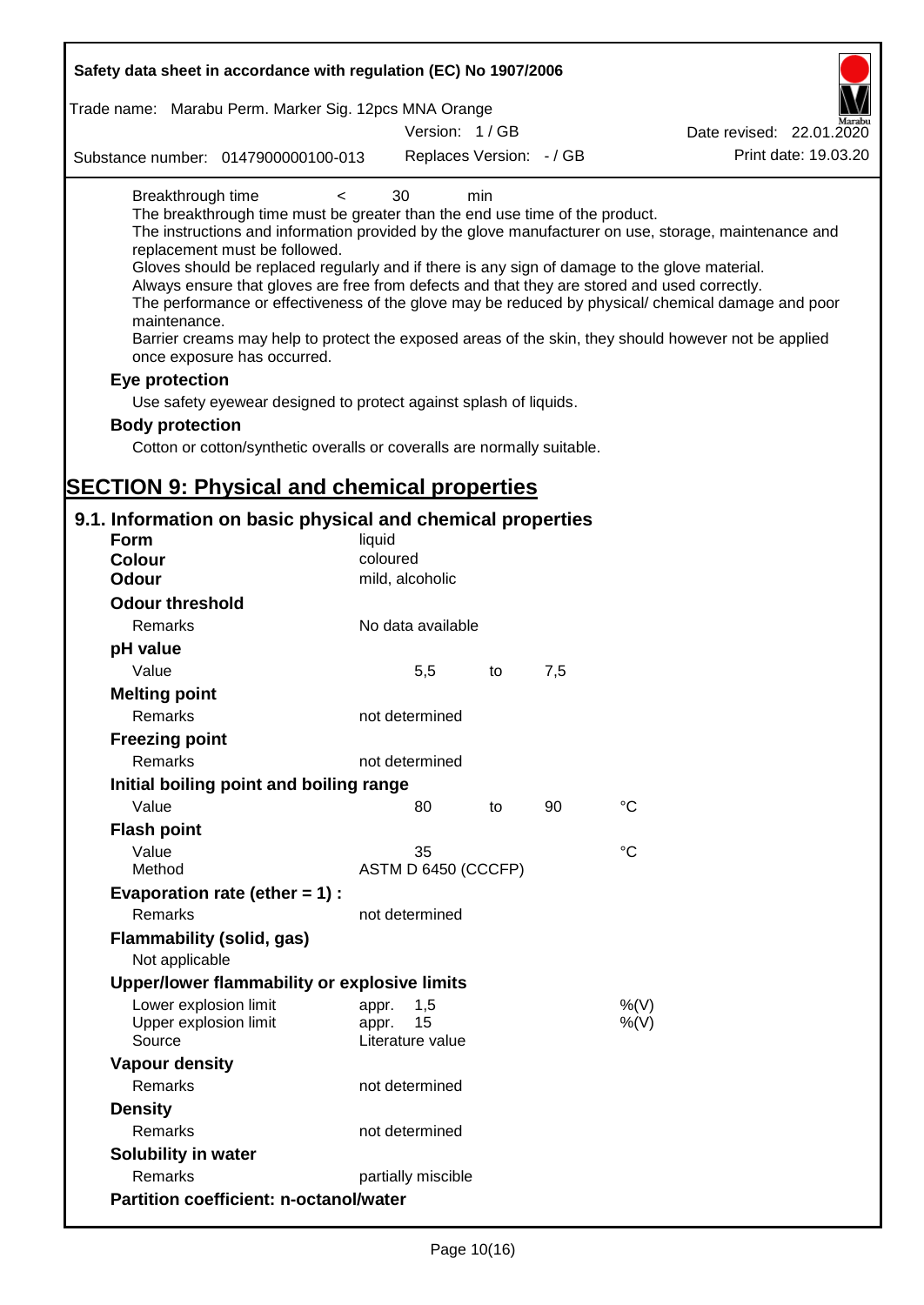| Safety data sheet in accordance with regulation (EC) No 1907/2006                                                                                                     |        |                                                           |    |   |                                                                                                        |
|-----------------------------------------------------------------------------------------------------------------------------------------------------------------------|--------|-----------------------------------------------------------|----|---|--------------------------------------------------------------------------------------------------------|
| Trade name: Marabu Perm. Marker Sig. 12pcs MNA Orange                                                                                                                 |        | Version: 1/GB                                             |    |   | Date revised: 22.01.2020                                                                               |
| Substance number: 0147900000100-013                                                                                                                                   |        | Replaces Version: - / GB                                  |    |   | Print date: 19.03.20                                                                                   |
| Remarks                                                                                                                                                               |        | Not applicable                                            |    |   |                                                                                                        |
| Ignition temperature                                                                                                                                                  |        |                                                           |    |   |                                                                                                        |
| Value                                                                                                                                                                 |        | appr. 287                                                 |    |   | °C                                                                                                     |
| Source                                                                                                                                                                |        | Literature value                                          |    |   |                                                                                                        |
| <b>Viscosity</b>                                                                                                                                                      |        |                                                           |    |   |                                                                                                        |
| Value                                                                                                                                                                 |        | 3                                                         | to | 6 | mPa.s                                                                                                  |
| <b>Efflux time</b>                                                                                                                                                    |        |                                                           |    |   |                                                                                                        |
| Remarks                                                                                                                                                               |        | not determined                                            |    |   |                                                                                                        |
| <b>Explosive properties</b>                                                                                                                                           |        |                                                           |    |   |                                                                                                        |
| evaluation                                                                                                                                                            | no     |                                                           |    |   |                                                                                                        |
| <b>Oxidising properties</b>                                                                                                                                           |        |                                                           |    |   |                                                                                                        |
| evaluation                                                                                                                                                            |        | None known                                                |    |   |                                                                                                        |
| 9.2. Other information                                                                                                                                                |        |                                                           |    |   |                                                                                                        |
| <b>Other information</b>                                                                                                                                              |        |                                                           |    |   |                                                                                                        |
|                                                                                                                                                                       |        |                                                           |    |   | The physical specifications are approximate values and refer to the used safety relevant component(s). |
| <b>SECTION 10: Stability and reactivity</b>                                                                                                                           |        |                                                           |    |   |                                                                                                        |
| 10.1. Reactivity<br>No hazardous reactions when stored and handled according to prescribed instructions.                                                              |        |                                                           |    |   |                                                                                                        |
| 10.2. Chemical stability<br>Stable under recommended storage and handling conditions (see section 7).                                                                 |        |                                                           |    |   |                                                                                                        |
| 10.3. Possibility of hazardous reactions<br>Keep away from oxidising agents, strongly alkaline and strongly acid materials in order to avoid<br>exothermic reactions. |        |                                                           |    |   |                                                                                                        |
| 10.4. Conditions to avoid<br>When exposed to high temperatures may produce hazardous decomposition products.                                                          |        |                                                           |    |   |                                                                                                        |
| 10.5. Incompatible materials<br>No hazardous reactions when stored and handled according to prescribed instructions.                                                  |        |                                                           |    |   |                                                                                                        |
| 10.6. Hazardous decomposition products                                                                                                                                |        |                                                           |    |   |                                                                                                        |
| See chapter 5.2 (Firefighting measures - Special hazards arising from the substance or mixture).                                                                      |        |                                                           |    |   |                                                                                                        |
| <b>SECTION 11: Toxicological information</b>                                                                                                                          |        |                                                           |    |   |                                                                                                        |
| 11.1. Information on toxicological effects                                                                                                                            |        |                                                           |    |   |                                                                                                        |
| <b>Acute oral toxicity</b>                                                                                                                                            |        |                                                           |    |   |                                                                                                        |
| <b>ATE</b><br>Method                                                                                                                                                  | $\geq$ | 2.000<br>calculated value (Regulation (EC) No. 1272/2008) |    |   | mg/kg                                                                                                  |
| <b>Acute oral toxicity (Components)</b>                                                                                                                               |        |                                                           |    |   |                                                                                                        |
| 1-Methoxy-2-propanol                                                                                                                                                  |        |                                                           |    |   |                                                                                                        |
| Species                                                                                                                                                               | rat    |                                                           |    |   |                                                                                                        |
| LD50                                                                                                                                                                  |        | 5200                                                      |    |   | mg/kg                                                                                                  |
| <b>Benzyl alcohol</b><br>Species                                                                                                                                      | rat    |                                                           |    |   |                                                                                                        |
| LD50                                                                                                                                                                  |        | 1620                                                      |    |   | mg/kg                                                                                                  |
| <b>Acute dermal toxicity</b>                                                                                                                                          |        |                                                           |    |   |                                                                                                        |
| Remarks                                                                                                                                                               |        |                                                           |    |   | Based on available data, the classification criteria are not met.                                      |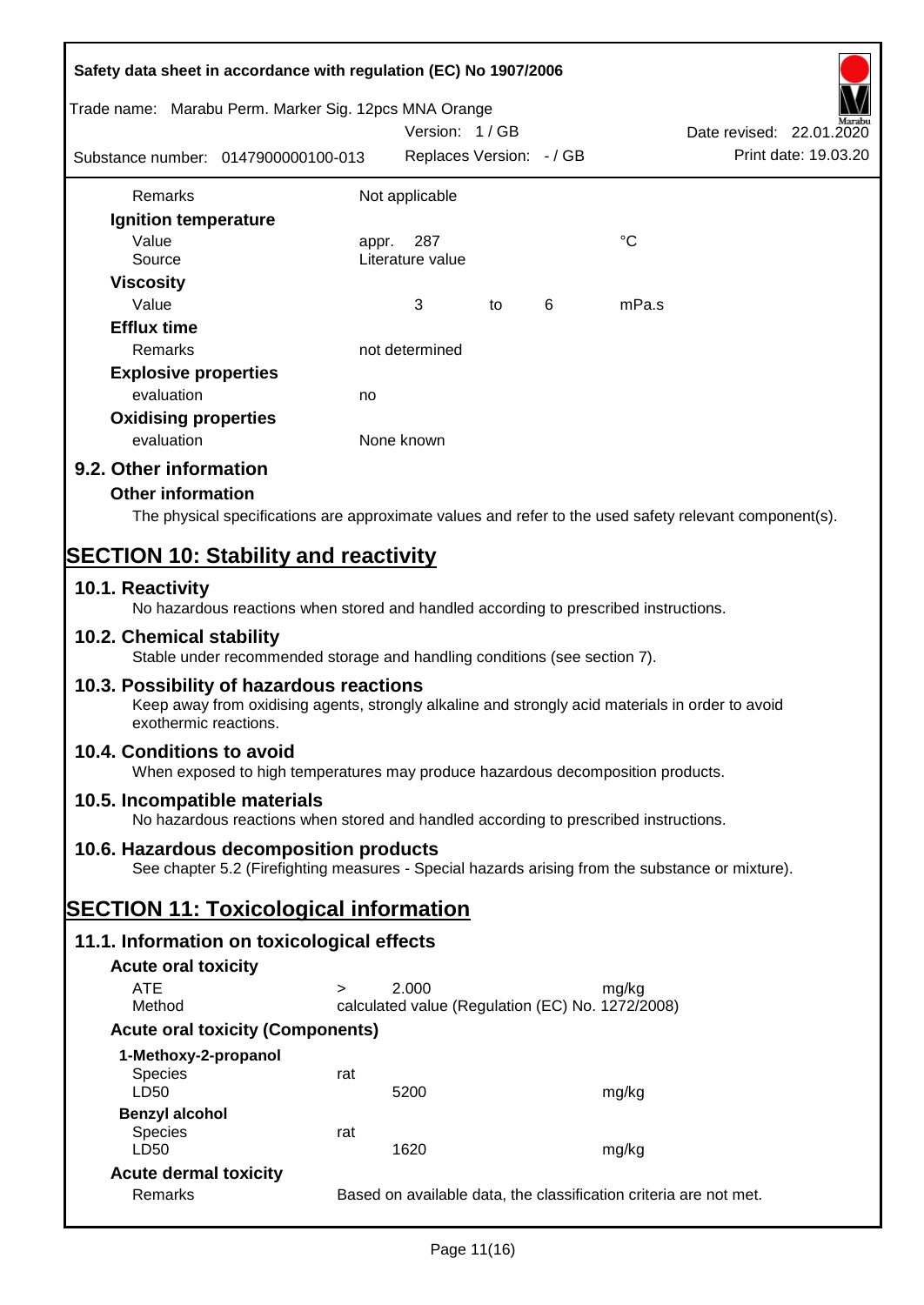| Trade name: Marabu Perm. Marker Sig. 12pcs MNA Orange<br>Substance number: 0147900000100-013 | Version: 1/GB<br>Replaces Version: - / GB                         | Date revised: 22.01.2020<br>Print date: 19.03.20                                                                                                                                                                                                                                                                                                                                                                      |
|----------------------------------------------------------------------------------------------|-------------------------------------------------------------------|-----------------------------------------------------------------------------------------------------------------------------------------------------------------------------------------------------------------------------------------------------------------------------------------------------------------------------------------------------------------------------------------------------------------------|
| <b>Acute dermal toxicity (Components)</b>                                                    |                                                                   |                                                                                                                                                                                                                                                                                                                                                                                                                       |
| 1-Methoxy-2-propanol                                                                         |                                                                   |                                                                                                                                                                                                                                                                                                                                                                                                                       |
| Species                                                                                      | rabbit                                                            |                                                                                                                                                                                                                                                                                                                                                                                                                       |
| LD50                                                                                         | 14000                                                             | mg/kg                                                                                                                                                                                                                                                                                                                                                                                                                 |
| <b>Acute inhalational toxicity</b>                                                           |                                                                   |                                                                                                                                                                                                                                                                                                                                                                                                                       |
| <b>ATE</b><br>Administration/Form                                                            | 20<br>$\geq$<br>Vapors                                            | mg/l                                                                                                                                                                                                                                                                                                                                                                                                                  |
| Method                                                                                       | calculated value (Regulation (EC) No. 1272/2008)                  |                                                                                                                                                                                                                                                                                                                                                                                                                       |
| Remarks                                                                                      |                                                                   | Based on available data, the classification criteria are not met.                                                                                                                                                                                                                                                                                                                                                     |
| <b>Acute inhalative toxicity (Components)</b>                                                |                                                                   |                                                                                                                                                                                                                                                                                                                                                                                                                       |
| <b>Benzyl alcohol</b>                                                                        |                                                                   |                                                                                                                                                                                                                                                                                                                                                                                                                       |
| <b>Species</b>                                                                               | rat                                                               |                                                                                                                                                                                                                                                                                                                                                                                                                       |
| LD <sub>0</sub><br>Duration of exposure                                                      | 4,178<br>4<br>h                                                   | mg/l                                                                                                                                                                                                                                                                                                                                                                                                                  |
| Administration/Form                                                                          | Dust/Mist                                                         |                                                                                                                                                                                                                                                                                                                                                                                                                       |
| Method                                                                                       | OECD 403                                                          |                                                                                                                                                                                                                                                                                                                                                                                                                       |
| <b>Benzyl alcohol</b>                                                                        |                                                                   |                                                                                                                                                                                                                                                                                                                                                                                                                       |
| <b>Species</b>                                                                               | rat                                                               |                                                                                                                                                                                                                                                                                                                                                                                                                       |
| LD50<br>Duration of exposure                                                                 | 5<br>$\geq$<br>4<br>h                                             | mg/l                                                                                                                                                                                                                                                                                                                                                                                                                  |
| Administration/Form                                                                          | Dust/Mist                                                         |                                                                                                                                                                                                                                                                                                                                                                                                                       |
| Method                                                                                       | OECD 403                                                          |                                                                                                                                                                                                                                                                                                                                                                                                                       |
| <b>Skin corrosion/irritation</b>                                                             |                                                                   |                                                                                                                                                                                                                                                                                                                                                                                                                       |
| Remarks                                                                                      |                                                                   | Based on available data, the classification criteria are not met.                                                                                                                                                                                                                                                                                                                                                     |
| Serious eye damage/irritation                                                                |                                                                   |                                                                                                                                                                                                                                                                                                                                                                                                                       |
| evaluation                                                                                   | irritant                                                          |                                                                                                                                                                                                                                                                                                                                                                                                                       |
| Remarks                                                                                      | The classification criteria are met.                              |                                                                                                                                                                                                                                                                                                                                                                                                                       |
| <b>Sensitization</b>                                                                         |                                                                   |                                                                                                                                                                                                                                                                                                                                                                                                                       |
| Remarks                                                                                      |                                                                   | Based on available data, the classification criteria are not met.                                                                                                                                                                                                                                                                                                                                                     |
| <b>Mutagenicity</b>                                                                          |                                                                   |                                                                                                                                                                                                                                                                                                                                                                                                                       |
| Remarks                                                                                      |                                                                   | Based on available data, the classification criteria are not met.                                                                                                                                                                                                                                                                                                                                                     |
| <b>Reproductive toxicity</b>                                                                 |                                                                   |                                                                                                                                                                                                                                                                                                                                                                                                                       |
| Remarks                                                                                      |                                                                   | Based on available data, the classification criteria are not met.                                                                                                                                                                                                                                                                                                                                                     |
| Carcinogenicity                                                                              |                                                                   |                                                                                                                                                                                                                                                                                                                                                                                                                       |
| Remarks                                                                                      |                                                                   | Based on available data, the classification criteria are not met.                                                                                                                                                                                                                                                                                                                                                     |
| <b>Specific Target Organ Toxicity (STOT)</b>                                                 |                                                                   |                                                                                                                                                                                                                                                                                                                                                                                                                       |
| <b>Single exposure</b>                                                                       |                                                                   |                                                                                                                                                                                                                                                                                                                                                                                                                       |
| Remarks                                                                                      | The classification criteria are met.                              |                                                                                                                                                                                                                                                                                                                                                                                                                       |
| evaluation                                                                                   | May cause drowsiness or dizziness.                                |                                                                                                                                                                                                                                                                                                                                                                                                                       |
| <b>Repeated exposure</b>                                                                     |                                                                   |                                                                                                                                                                                                                                                                                                                                                                                                                       |
| Remarks                                                                                      |                                                                   | Based on available data, the classification criteria are not met.                                                                                                                                                                                                                                                                                                                                                     |
| <b>Aspiration hazard</b>                                                                     |                                                                   |                                                                                                                                                                                                                                                                                                                                                                                                                       |
|                                                                                              | Based on available data, the classification criteria are not met. |                                                                                                                                                                                                                                                                                                                                                                                                                       |
| <b>Experience in practice</b>                                                                |                                                                   |                                                                                                                                                                                                                                                                                                                                                                                                                       |
|                                                                                              |                                                                   | Exposure to component solvents vapours concentration in excess of the stated occupational exposure<br>limit may result in adverse health effects such as mucous membrane and respiratory system irritation<br>and adverse effects on kidney, liver and central nervous system. Symptoms and signs include headache,<br>dizziness, fatigue, muscular weakness, drowsiness and in extreme cases, loss of consciousness. |

Solvents may cause some of the above effects by absorption through the skin. Repeated or prolonged contact with the mixture may cause removal of natural fat from the skin resulting in non-allergic contact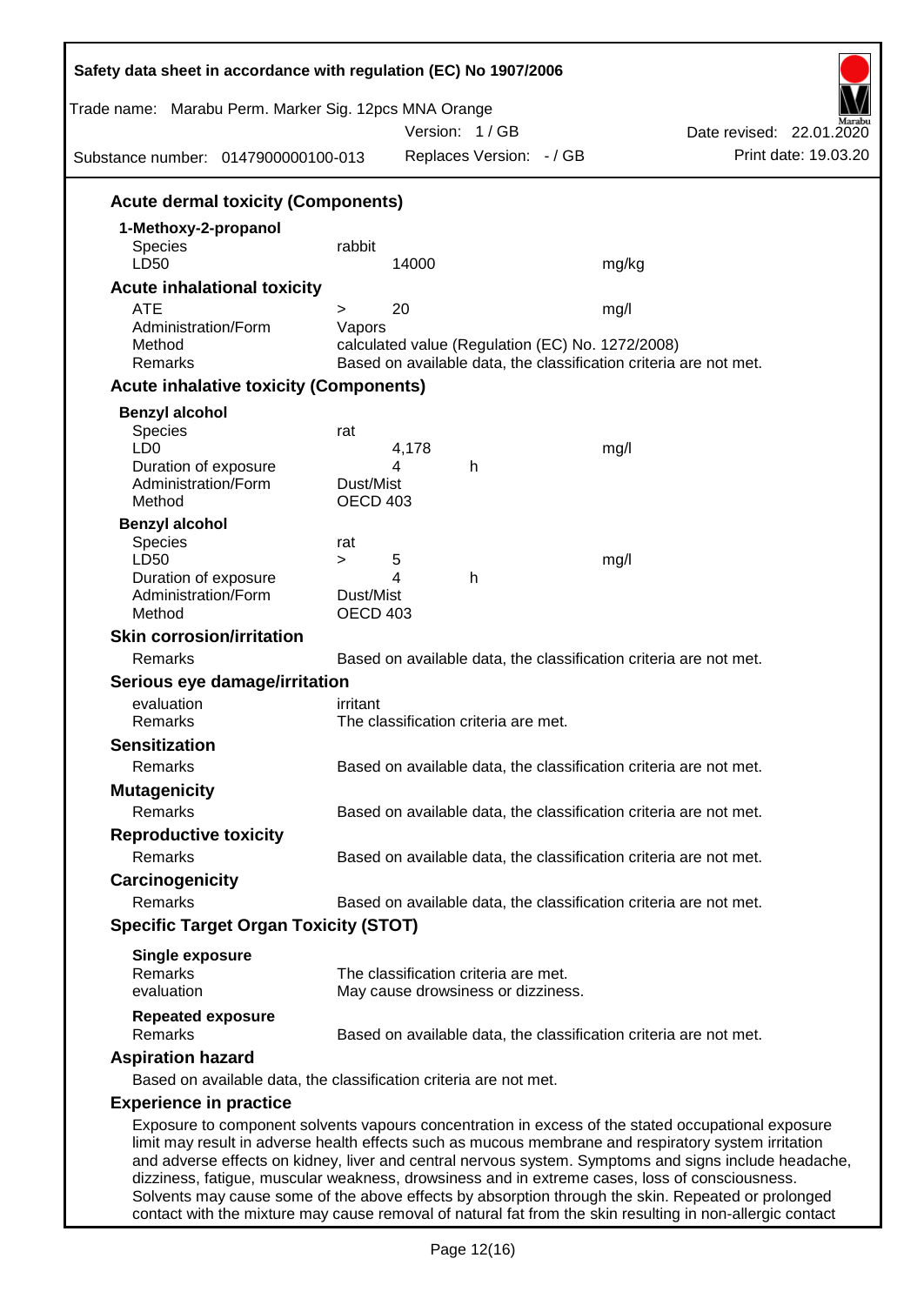|                        | Safety data sheet in accordance with regulation (EC) No 1907/2006                                                                                                                                                    |                   |                        |                              |                                                    |                                                                                                                                                                                                                                                                                                                  |
|------------------------|----------------------------------------------------------------------------------------------------------------------------------------------------------------------------------------------------------------------|-------------------|------------------------|------------------------------|----------------------------------------------------|------------------------------------------------------------------------------------------------------------------------------------------------------------------------------------------------------------------------------------------------------------------------------------------------------------------|
|                        | Trade name: Marabu Perm. Marker Sig. 12pcs MNA Orange                                                                                                                                                                |                   |                        |                              |                                                    |                                                                                                                                                                                                                                                                                                                  |
|                        |                                                                                                                                                                                                                      |                   |                        | Version: 1/GB                |                                                    | Date revised: 22.01.2020                                                                                                                                                                                                                                                                                         |
|                        | Substance number: 0147900000100-013                                                                                                                                                                                  |                   |                        | Replaces Version: - / GB     |                                                    | Print date: 19.03.20                                                                                                                                                                                                                                                                                             |
|                        | long-term exposure by oral, inhalation and dermal routes of exposure and eye contact.                                                                                                                                |                   |                        |                              |                                                    | dermatitis and absorption through the skin. The liquid splashed in the eyes may cause irritation and<br>reversible damage. Ingestion may cause nausea, diarrhoea and vomiting. This takes into account, where<br>known, delayed and immediate effects and also chronic effects of components from short-term and |
|                        | <b>Other information</b>                                                                                                                                                                                             |                   |                        |                              |                                                    |                                                                                                                                                                                                                                                                                                                  |
|                        | There are no data available on the mixture itself.<br>The mixture has been assessed following the additivity method of the CLP Regulation (EC) No<br>1272/2008 and classified for toxicological hazards accordingly. |                   |                        |                              |                                                    |                                                                                                                                                                                                                                                                                                                  |
|                        | <b>SECTION 12: Ecological information</b>                                                                                                                                                                            |                   |                        |                              |                                                    |                                                                                                                                                                                                                                                                                                                  |
| 12.1. Toxicity         |                                                                                                                                                                                                                      |                   |                        |                              |                                                    |                                                                                                                                                                                                                                                                                                                  |
|                        | <b>General information</b>                                                                                                                                                                                           |                   |                        |                              |                                                    |                                                                                                                                                                                                                                                                                                                  |
|                        | and is classified for eco-toxicological properties accordingly. See Sections 2 and 3 for details.                                                                                                                    |                   |                        |                              |                                                    | There are no data available on the mixture itself. Do not allow to enter drains or water courses. The<br>mixture has been assessed following the summation method of the CLP Regulation (EC) No 1272/2008                                                                                                        |
|                        | <b>Fish toxicity (Components)</b>                                                                                                                                                                                    |                   |                        |                              |                                                    |                                                                                                                                                                                                                                                                                                                  |
| <b>Species</b>         | 1-Methoxy-2-propanol                                                                                                                                                                                                 |                   |                        | golden orfe (Leuciscus idus) |                                                    |                                                                                                                                                                                                                                                                                                                  |
| LC <sub>0</sub>        |                                                                                                                                                                                                                      | $\geq$            | 4600                   |                              | mg/l                                               |                                                                                                                                                                                                                                                                                                                  |
|                        | Duration of exposure                                                                                                                                                                                                 |                   | 96                     | h                            |                                                    |                                                                                                                                                                                                                                                                                                                  |
|                        | <b>Daphnia toxicity (Components)</b>                                                                                                                                                                                 |                   |                        |                              |                                                    |                                                                                                                                                                                                                                                                                                                  |
| Species<br><b>EC50</b> | 1-Methoxy-2-propanol                                                                                                                                                                                                 |                   | Daphnia magna<br>23300 |                              | mg/l                                               |                                                                                                                                                                                                                                                                                                                  |
|                        | Duration of exposure                                                                                                                                                                                                 |                   | 48                     | h                            |                                                    |                                                                                                                                                                                                                                                                                                                  |
|                        | <b>Algae toxicity (Components)</b>                                                                                                                                                                                   |                   |                        |                              |                                                    |                                                                                                                                                                                                                                                                                                                  |
|                        | 1-Methoxy-2-propanol                                                                                                                                                                                                 |                   |                        |                              |                                                    |                                                                                                                                                                                                                                                                                                                  |
| Species<br><b>EC50</b> |                                                                                                                                                                                                                      | >                 | Desmodesmus<br>1000    |                              | mg/l                                               |                                                                                                                                                                                                                                                                                                                  |
|                        | Duration of exposure                                                                                                                                                                                                 |                   | 168                    | h                            |                                                    |                                                                                                                                                                                                                                                                                                                  |
|                        | <b>Bacteria toxicity (Components)</b>                                                                                                                                                                                |                   |                        |                              |                                                    |                                                                                                                                                                                                                                                                                                                  |
|                        | 1-Methoxy-2-propanol                                                                                                                                                                                                 |                   |                        |                              |                                                    |                                                                                                                                                                                                                                                                                                                  |
| <b>Species</b>         |                                                                                                                                                                                                                      |                   | activated sludge       |                              |                                                    |                                                                                                                                                                                                                                                                                                                  |
| <b>EC50</b>            |                                                                                                                                                                                                                      | $\geq$            | 1000                   |                              | mg/l                                               |                                                                                                                                                                                                                                                                                                                  |
|                        | 12.2. Persistence and degradability                                                                                                                                                                                  |                   |                        |                              |                                                    |                                                                                                                                                                                                                                                                                                                  |
|                        | <b>General information</b><br>No data available                                                                                                                                                                      |                   |                        |                              |                                                    |                                                                                                                                                                                                                                                                                                                  |
|                        | <b>Biodegradability (Components)</b>                                                                                                                                                                                 |                   |                        |                              |                                                    |                                                                                                                                                                                                                                                                                                                  |
|                        | 1-Methoxy-2-propanol                                                                                                                                                                                                 |                   |                        |                              |                                                    |                                                                                                                                                                                                                                                                                                                  |
| Value                  |                                                                                                                                                                                                                      |                   | 90                     |                              | $\frac{0}{0}$                                      |                                                                                                                                                                                                                                                                                                                  |
|                        | Duration of test                                                                                                                                                                                                     |                   | 28                     | d                            |                                                    |                                                                                                                                                                                                                                                                                                                  |
| Method                 | evaluation                                                                                                                                                                                                           | <b>OECD 301 F</b> |                        |                              | Readily biodegradable (according to OECD criteria) |                                                                                                                                                                                                                                                                                                                  |
|                        | 12.3. Bioaccumulative potential                                                                                                                                                                                      |                   |                        |                              |                                                    |                                                                                                                                                                                                                                                                                                                  |
|                        | <b>General information</b>                                                                                                                                                                                           |                   |                        |                              |                                                    |                                                                                                                                                                                                                                                                                                                  |
|                        | There are no data available on the mixture itself.                                                                                                                                                                   |                   |                        |                              |                                                    |                                                                                                                                                                                                                                                                                                                  |
|                        | <b>Partition coefficient: n-octanol/water</b>                                                                                                                                                                        |                   |                        |                              |                                                    |                                                                                                                                                                                                                                                                                                                  |
|                        | Remarks                                                                                                                                                                                                              |                   | Not applicable         |                              |                                                    |                                                                                                                                                                                                                                                                                                                  |

Г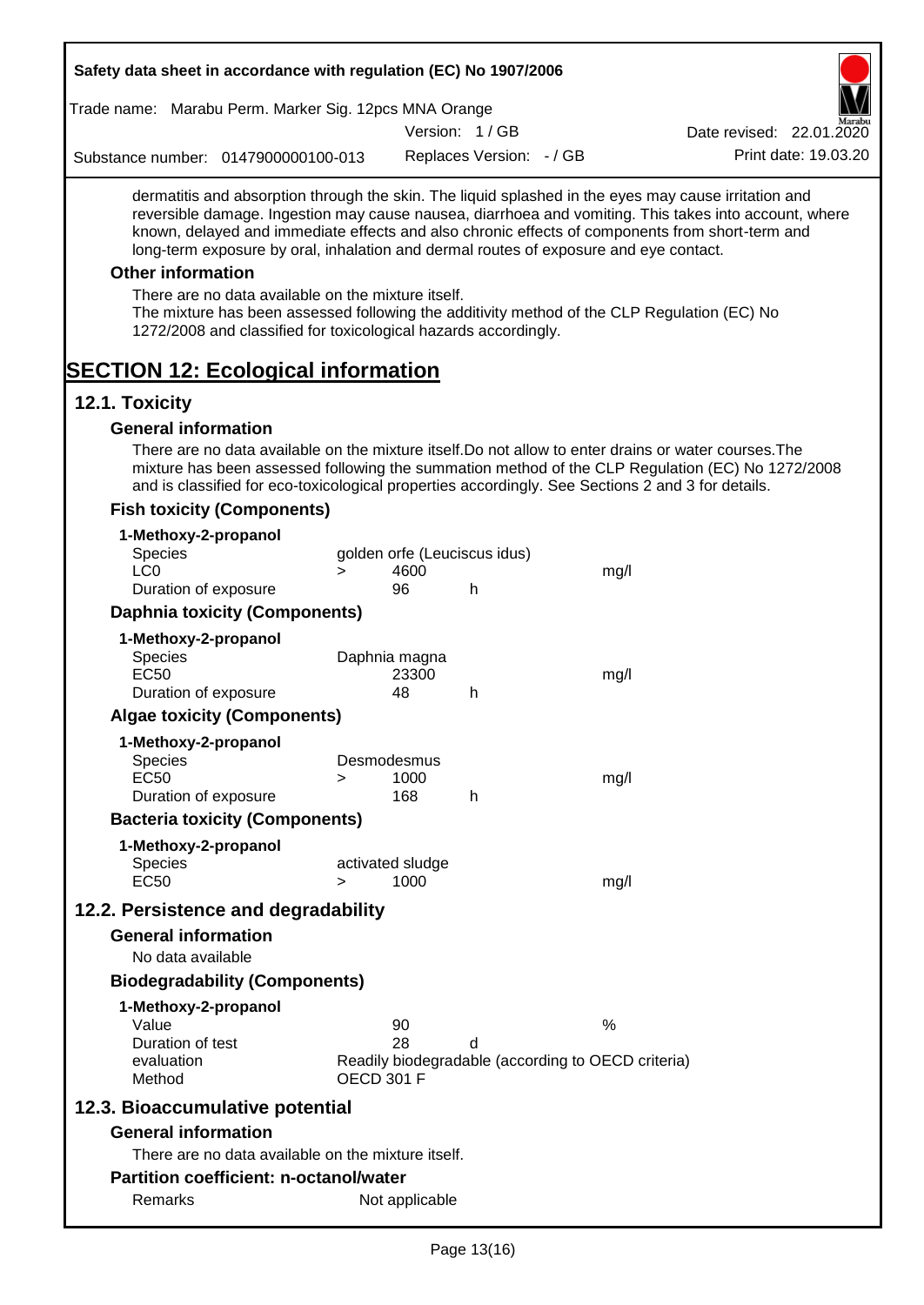### **Safety data sheet in accordance with regulation (EC) No 1907/2006**

Trade name: Marabu Perm. Marker Sig. 12pcs MNA Orange

Version: 1 / GB

Substance number: 0147900000100-013

Replaces Version: - / GB Print date: 19.03.20 Date revised: 22.01.2020

# **12.4. Mobility in soil**

# **General information**

There are no data available on the mixture itself.

### **12.5. Results of PBT and vPvB assessment**

#### **General information**

There are no data available on the mixture itself.

### **12.6. Other adverse effects**

### **General information**

There are no data available on the mixture itself.

# **SECTION 13: Disposal considerations**

### **13.1. Waste treatment methods**

### **Disposal recommendations for the product**

Do not allow to enter drains or water courses. Wastes and emptied containers should be classified in accordance with relevant national regulation. The European Waste Catalogue classification of this product, when disposed of as waste is EWC waste code 08 03 12\* waste ink containing dangerous substances If this product is mixed with other wastes, the original waste product code may no longer apply and the appropriate code should be assigned. For further information contact your local waste authority.

### **Disposal recommendations for packaging**

Using information provided in this safety data sheet, advice should be obtained from the relevant waste authority on the classification of empty containers. Empty containers must be scrapped or reconditioned.

Not emptied containers are hazardous waste (waste code number 150110).

# **SECTION 14: Transport information**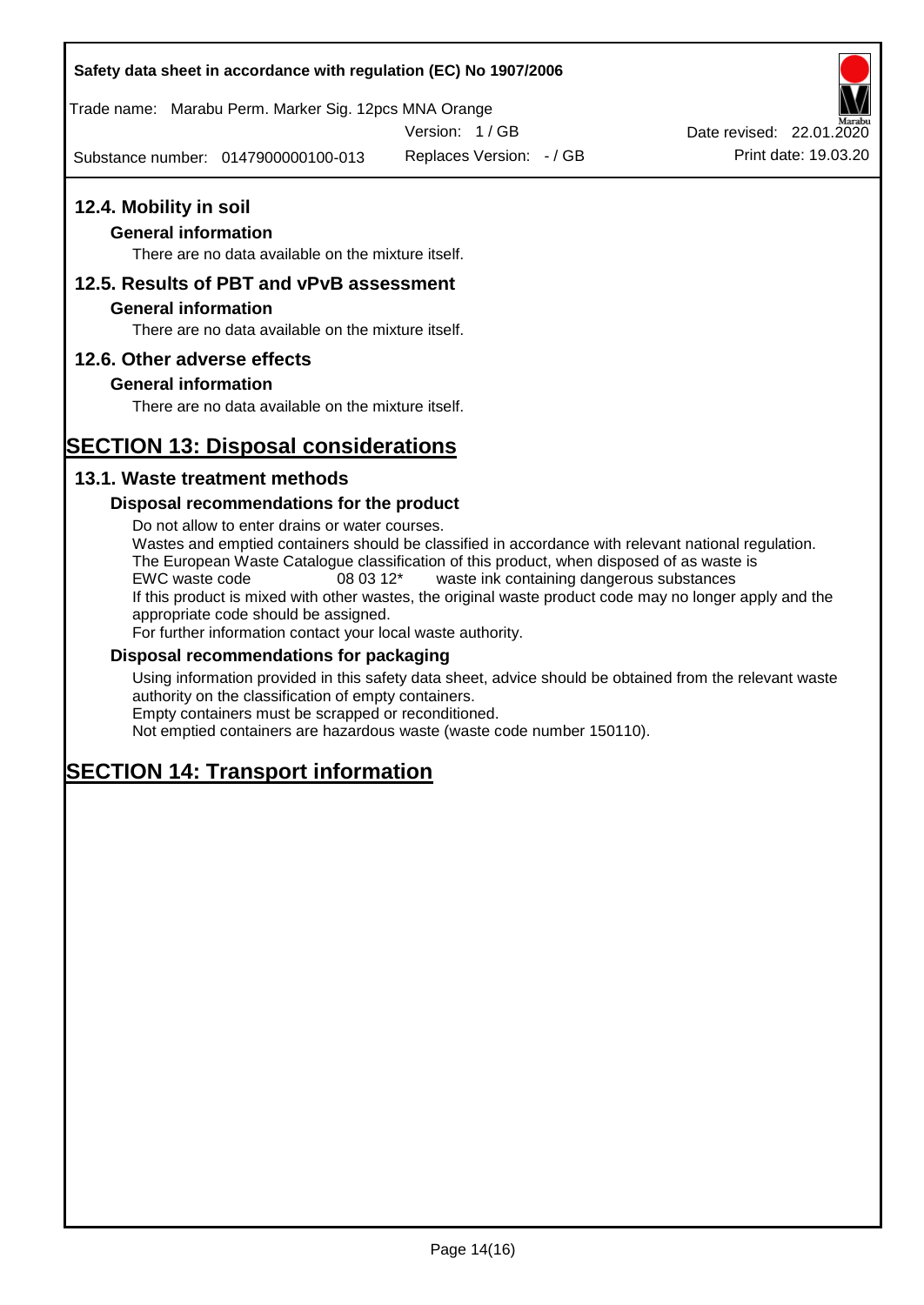| Safety data sheet in accordance with regulation (EC) No 1907/2006 |  |
|-------------------------------------------------------------------|--|
|-------------------------------------------------------------------|--|

### Trade name: Marabu Perm. Marker Sig. 12pcs MNA Orange





Replaces Version:  $-$  / GB Print date: 19.03.20 Date revised: 22.01.2020

Substance number: 0147900000100-013

|                                     | <b>Land transport ADR/RID</b> | <b>Marine transport</b><br><b>IMDG/GGVSee</b> | Air transport<br><b>ICAO/IATA</b> |
|-------------------------------------|-------------------------------|-----------------------------------------------|-----------------------------------|
| Tunnel restriction code             | D/E                           |                                               |                                   |
| 14.1. UN number                     | 1263                          | 1263                                          | 1263                              |
| 14.2. UN proper shipping name       | <b>PAINT</b>                  | <b>PAINT</b>                                  | <b>PAINT</b>                      |
| 14.3. Transport hazard<br>class(es) | 3                             | 3                                             | 3                                 |
| Label                               |                               |                                               |                                   |
| 14.4. Packing group                 | Ш                             | Ш                                             | Ш                                 |
| Special provision                   | 640E                          |                                               |                                   |
| <b>Limited Quantity</b>             | 51                            |                                               |                                   |
| Transport category                  | 3                             |                                               |                                   |
| 14.5. Environmental hazards         |                               | no                                            |                                   |

# **Information for all modes of transport**

# **14.6. Special precautions for user**

Transport within the user's premises:

Always transport in closed containers that are upright and secure.

Ensure that persons transporting the product know what to do in the event of an accident or spillage.

# **Other information**

**14.7. Transport in bulk according to Annex II of Marpol and the IBC Code**

# no

# **SECTION 15: Regulatory information**

# **15.1. Safety, health and environmental regulations/legislation specific for the substance or mixture**

# **VOC**

VOC (EU) 75 %

# **Other information**

The product does not contain substances of very high concern (SVHC).

# **15.2. Chemical safety assessment**

For this preparation a chemical safety assessment has not been carried out.

# **SECTION 16: Other information**

**Hazard statements listed in Chapter 3**